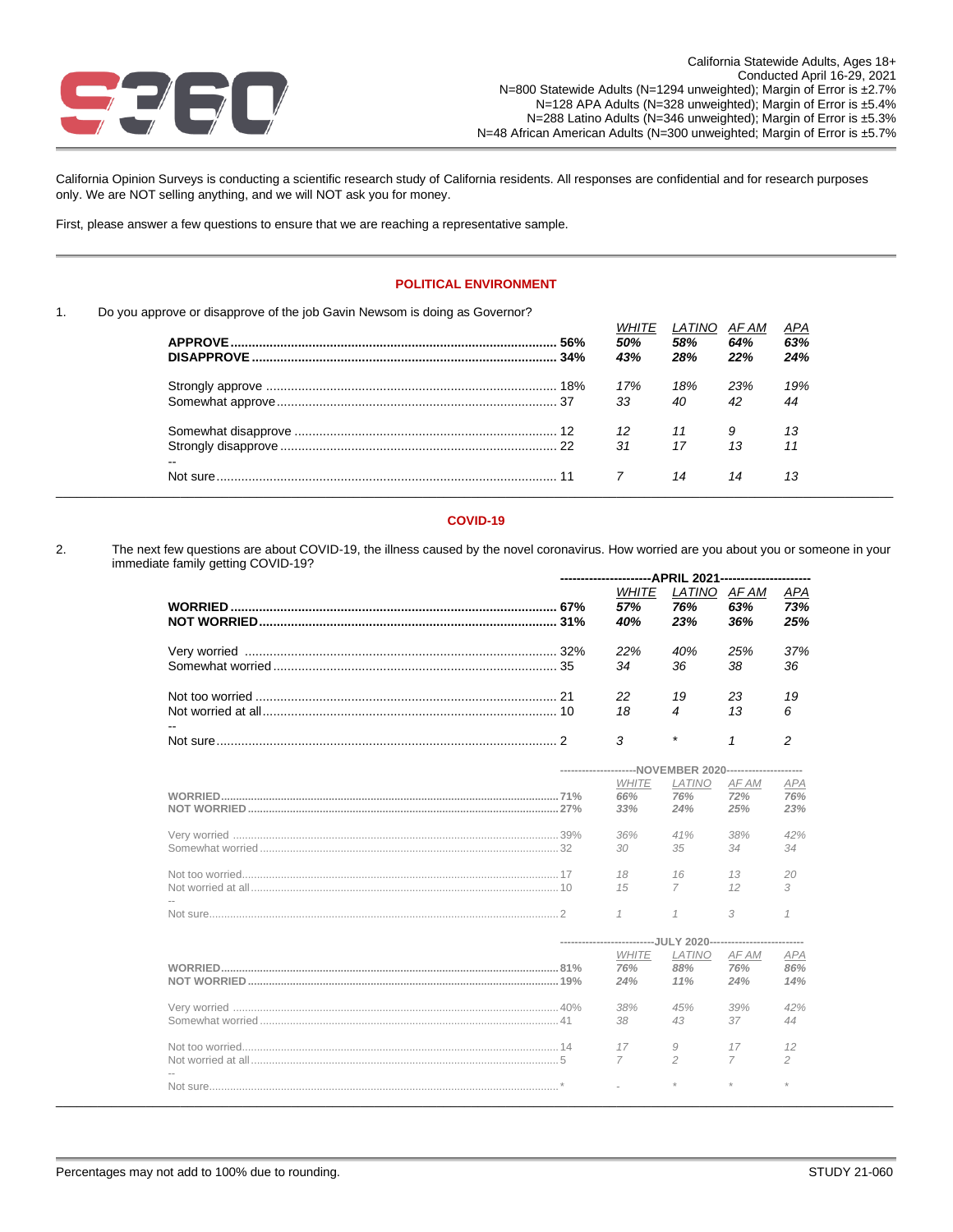

# 3. Since the COVID-19 outbreak began, has your personal financial situation… **(ROTATE FRONT TO BACK)**

|                                                         | ----------------------APRIL 2021-------------------         |                         |                     |                         |  |
|---------------------------------------------------------|-------------------------------------------------------------|-------------------------|---------------------|-------------------------|--|
|                                                         | <b>WHITE</b><br>17%<br>29%                                  | LATINO<br>19%<br>40%    | AF AM<br>21%<br>34% | APA<br>15%<br>31%       |  |
|                                                         | 5%<br>13                                                    | 4%<br>16                | 3%<br>18            | 2%<br>13                |  |
|                                                         | 51                                                          | 39                      | 42                  | 51                      |  |
|                                                         | 19<br>10                                                    | 28<br>$12 \overline{ }$ | 19<br>15            | 20<br>10                |  |
|                                                         | 2                                                           | 2                       | 2                   | 3                       |  |
| ---------------------NOVEMBER 2020--------------------- |                                                             |                         |                     |                         |  |
|                                                         | <b>WHITE</b><br>14%<br>26%                                  | LATINO<br>8%<br>46%     | AF AM<br>12%<br>38% | <b>APA</b><br>5%<br>38% |  |
|                                                         | 4%<br>9                                                     | 3%<br>5                 | 3%<br>9             | 2%<br>2                 |  |
|                                                         | 58                                                          | 43                      | 48                  | 54                      |  |
|                                                         | 16<br>10                                                    | 31<br>15                | 21<br>17            | 27<br>11                |  |
|                                                         | $\mathcal I$                                                | 3                       | $\mathcal I$        | 3                       |  |
|                                                         | --------------------------JULY 2020------------------------ |                         |                     |                         |  |
|                                                         | <b>WHITE</b><br>11%<br>38%                                  | LATINO<br>11%<br>42%    | AF AM<br>14%<br>34% | APA<br>9%<br>39%        |  |
|                                                         | 6%<br>5                                                     | 2%<br>8                 | 5%<br>10            | 2%<br>7                 |  |
|                                                         | 50                                                          | 46                      | 50                  | 50                      |  |
|                                                         | 28<br>10                                                    | 27<br>15                | 22<br>12            | 29<br>10                |  |
|                                                         | $\mathcal I$                                                | $\mathcal I$            | $\mathfrak{D}$      | $\mathfrak{D}$          |  |

### 4. Have you been vaccinated for COVID-19, or if not, how likely are you to get the vaccine when it is available to you?

|                          | <i>WHITE</i><br>57% | <i>LATINO</i><br>46% | AF AM<br>39% | APA<br>63% |
|--------------------------|---------------------|----------------------|--------------|------------|
|                          | 13                  | 22                   | 16           | 25         |
|                          | 6                   | 12                   | 10           | 6          |
|                          | 3                   |                      |              |            |
|                          | 15                  | 9                    | 19           | 2          |
| $\overline{\phantom{a}}$ |                     |                      |              |            |

\_\_\_\_\_\_\_\_\_\_\_\_\_\_\_\_\_\_\_\_\_\_\_\_\_\_\_\_\_\_\_\_\_\_\_\_\_\_\_\_\_\_\_\_\_\_\_\_\_\_\_\_\_\_\_\_\_\_\_\_\_\_\_\_\_\_\_\_\_\_\_\_\_\_\_\_\_\_\_\_\_\_\_\_\_\_\_\_\_\_\_\_\_\_\_\_\_\_\_\_\_\_\_\_\_\_\_\_\_\_\_\_\_\_\_\_\_\_\_\_\_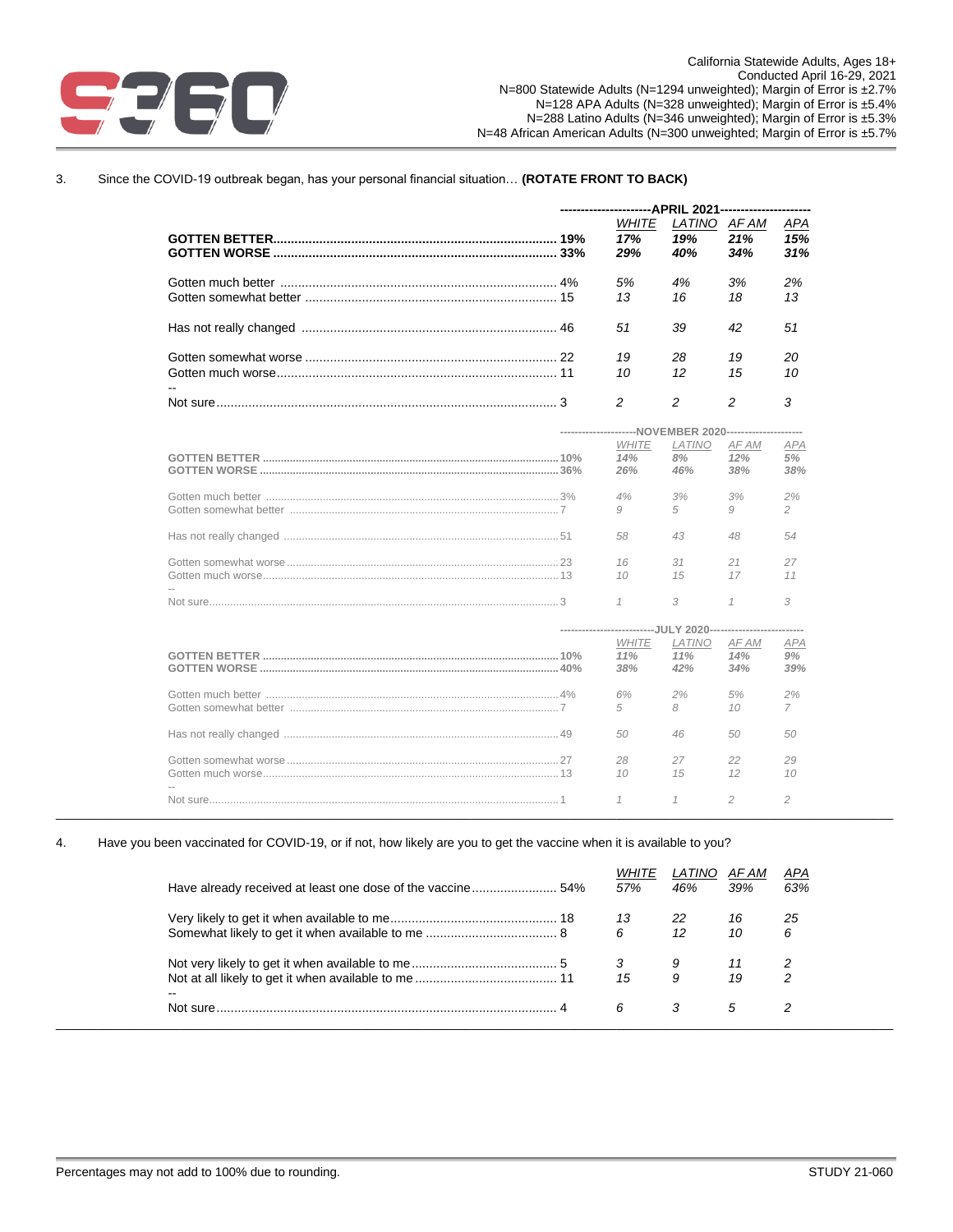

How satisfied are you with how each of the following is going in California?

|    | <b>KEEP IN ORDER</b>                                                                                                  | <b>TOTAL</b><br><b>SATISFIED</b> | <b>TOTAL</b><br><b>DISSATISFIED</b> | Very<br><b>Satisfied</b> | Somewhat<br><b>Satisfied</b> | Somewhat<br><b>Dissatisfied</b> | Very<br><b>Dissatisfied</b> | Not<br>Sure     |
|----|-----------------------------------------------------------------------------------------------------------------------|----------------------------------|-------------------------------------|--------------------------|------------------------------|---------------------------------|-----------------------------|-----------------|
| 5. | The vaccination effort overall                                                                                        | <u>79%</u>                       | <u>14%</u>                          | 36%                      | 43%                          | 8%                              | 6%                          | 7%              |
|    | <b>WHITE</b>                                                                                                          | 75%                              | 14%                                 | 32                       | 43                           | $\overline{7}$                  | $\overline{7}$              | 10              |
|    | LATINO                                                                                                                | 83%                              | 11%                                 | 37                       | 46                           | 8                               | 3                           | 6               |
|    | <b>AFRICAN AMERICAN</b>                                                                                               | 73%                              | 15%                                 | 32                       | 41                           | 7                               | 8                           | 12              |
|    | <b>ASIAN PACIFIC AMERICAN</b>                                                                                         | 85%                              | 13%                                 | 44                       | 40                           | $10$                            | 3                           | $\overline{c}$  |
| 6. | Making access to the vaccine fair and equal for people<br>regardless of their race, income level, or where they live. | 77%                              | <u>15%</u>                          | 36                       | 41                           | 10                              | $\overline{5}$              | $\underline{8}$ |
|    | <b>WHITE</b>                                                                                                          | 77%                              | 13%                                 | 33                       | 45                           | 8                               | 5                           | 10              |
|    | LATINO                                                                                                                | 79%                              | 13%                                 | 40                       | 39                           | 10                              | 3                           | 8               |
|    | <b>AFRICAN AMERICAN</b>                                                                                               | 76%                              | 12%                                 | 34                       | 42                           | 6                               | 6                           | 12              |
|    | <b>ASIAN PACIFIC AMERICAN</b>                                                                                         | 80%                              | 18%                                 | 40                       | 40                           | 14                              | 3                           | 3               |
| 7. | Making distance learning fair and equal for students<br>regardless of their race, income level, or where they live.   | 68%                              | <u>21%</u>                          | 29                       | 39                           | 11                              | 10                          | 11              |
|    | <b>WHITE</b>                                                                                                          | 64%                              | 19%                                 | 23                       | 41                           | 10                              | $\mathcal G$                | 17              |
|    | LATINO                                                                                                                | 73%                              | 21%                                 | 35                       | 39                           | 12                              | $\mathcal G$                | $\it 6$         |
|    | <b>AFRICAN AMERICAN</b>                                                                                               | 59%                              | 30%                                 | 24                       | 35                           | 18                              | 12                          | 11              |
|    | <b>ASIAN PACIFIC AMERICAN</b>                                                                                         | 73%                              | 18%                                 | 33                       | 40                           | 9                               | $\cal{G}$                   | $\mathcal G$    |
|    |                                                                                                                       |                                  |                                     |                          |                              |                                 |                             |                 |

8. Would you say businesses in California are (ROTATE FRONT TO BACK) <opening too quickly>, <opening at the right pace>, or <opening too slowly>?

\_\_\_\_\_\_\_\_\_\_\_\_\_\_\_\_\_\_\_\_\_\_\_\_\_\_\_\_\_\_\_\_\_\_\_\_\_\_\_\_\_\_\_\_\_\_\_\_\_\_\_\_\_\_\_\_\_\_\_\_\_\_\_\_\_\_\_\_\_\_\_\_\_\_\_\_\_\_\_\_\_\_\_\_\_\_\_\_\_\_\_\_\_\_\_\_\_\_\_\_\_\_\_\_\_\_\_\_\_\_\_\_\_\_\_\_\_\_\_\_\_

|                   |     | TINO | AF AM | APA |
|-------------------|-----|------|-------|-----|
|                   | 22% | 24%  | 28%   | 23% |
|                   | 45  | 55   | 51    | 61  |
| 21<br>Too slowlv. | 28  | 18   | 15    |     |
| $- -$             |     |      |       |     |
| Not sure.         |     |      |       |     |
|                   |     |      |       |     |

9. Would you say schools in your area are (ROTATE FRONT TO BACK) <opening too quickly>, <opening at the right pace>, or <opening too slowly>?

|               |    |     | `TINO | AF AM | <b>APA</b> |
|---------------|----|-----|-------|-------|------------|
| . Too quicklv |    | 18% | 29%   | 31%   | 26%        |
|               |    | 39  | 46    | 39    | 49         |
| Too slowlv    | 24 | 33  |       |       | 16         |
| $- -$         |    |     |       |       |            |
| Not sure.     |    | 10  |       |       |            |
|               |    |     |       |       |            |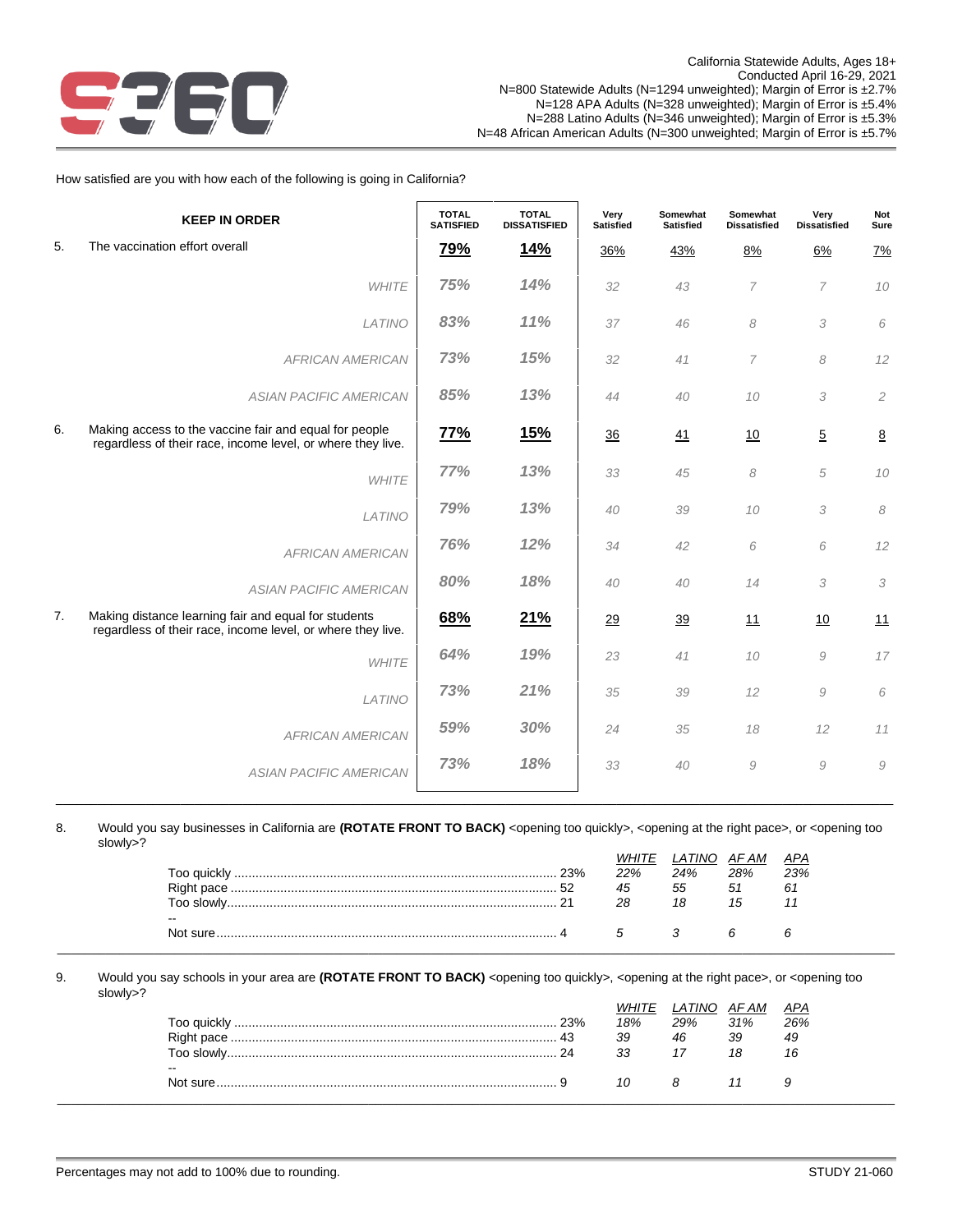

If you had a school-age child or grandchild, or if you do have a school-age child or grandchild, how comfortable would you be with them finishing the school year in each of the following ways?

|     | <b>KEEP IN ORDER</b>                                                                                    | <b>TOTAL</b><br><b>COMFORTABLE</b> | <b>TOTAL UN-</b><br><b>COMFORTABLE</b> | Very<br>Comfortable | Somewhat<br>Comfortable | Somewhat Un-<br>comfortable | Very Un-<br>comfortable | Not<br>Sure                |
|-----|---------------------------------------------------------------------------------------------------------|------------------------------------|----------------------------------------|---------------------|-------------------------|-----------------------------|-------------------------|----------------------------|
| 10. | Fully in-person classes with social distancing<br>and masks                                             | 60%                                | 35%                                    | 24%                 | 36%                     | 20%                         | 15%                     | 5%                         |
|     | <b>WHITE</b>                                                                                            | 66%                                | 29%                                    | 31                  | 36                      | 17                          | 12                      | 5                          |
|     | LATINO                                                                                                  | 57%                                | 39%                                    | 21                  | 36                      | 19                          | 21                      | $\overline{4}$             |
|     | <b>AFRICAN AMERICAN</b>                                                                                 | 54%                                | 41%                                    | 18                  | 36                      | 24                          | 17                      | 5                          |
|     | <b>ASIAN PACIFIC AMERICAN</b>                                                                           | 54%                                | 39%                                    | 13                  | 42                      | 28                          | 11                      | 7                          |
| 11. | A hybrid approach with some students<br>attending class in-person and some using<br>remote instruction. | 68%                                | <u>25%</u>                             | 25                  | 43                      | 14                          | <u>11</u>               | $\mathbf{Z}$               |
|     | <b>WHITE</b>                                                                                            | 68%                                | 22%                                    | 23                  | 45                      | 13                          | 10                      | $10$                       |
|     | LATINO                                                                                                  | 65%                                | 31%                                    | 26                  | 39                      | 16                          | 16                      | $\overline{4}$             |
|     | <b>AFRICAN AMERICAN</b>                                                                                 | 65%                                | 29%                                    | 20                  | 45                      | 14                          | 15                      | 6                          |
|     | <b>ASIAN PACIFIC AMERICAN</b>                                                                           | 74%                                | 19%                                    | 24                  | 49                      | 16                          | $\overline{4}$          | $\overline{7}$             |
| 12. | Fully remote instruction                                                                                | 60%                                | 32%                                    | 31                  | 29                      | 17                          | 15                      | $\underline{8}$            |
|     | <b>WHITE</b>                                                                                            | 55%                                | 37%                                    | 25                  | 30                      | 19                          | 17                      | $\boldsymbol{\mathcal{S}}$ |
|     | LATINO                                                                                                  | 62%                                | 29%                                    | 35                  | 27                      | 16                          | 14                      | 9                          |
|     | <b>AFRICAN AMERICAN</b>                                                                                 | 68%                                | 26%                                    | 40                  | 28                      | 15                          | 11                      | 6                          |
|     | <b>ASIAN PACIFIC AMERICAN</b>                                                                           | 69%                                | 25%                                    | 36                  | 33                      | 17                          | 8                       | 6                          |
|     |                                                                                                         |                                    |                                        |                     |                         |                             |                         |                            |

# \_\_\_\_\_\_\_\_\_\_\_\_\_\_\_\_\_\_\_\_\_\_\_\_\_\_\_\_\_\_\_\_\_\_\_\_\_\_\_\_\_\_\_\_\_\_\_\_\_\_\_\_\_\_\_\_\_\_\_\_\_\_\_\_\_\_\_\_\_\_\_\_\_\_\_\_\_\_\_\_\_\_\_\_\_\_\_\_\_\_\_\_\_\_\_\_\_\_\_\_\_\_\_\_\_\_\_\_\_\_\_\_\_\_\_\_\_\_\_\_\_ **VOTING RIGHTS**

13. Turning to a different subject, how much have you seen, read, or heard about a new law enacted in Georgia affecting voting and elections?

|                    | .32 | WHITE<br>27%<br>35<br>19 | LATINO<br>16%<br>29<br>20 | AF AM<br>29%<br>29<br>18 | APA<br>26%<br>32<br>20 |
|--------------------|-----|--------------------------|---------------------------|--------------------------|------------------------|
| $- -$<br>Not sure. |     | 15                       | 31.                       | 20                       |                        |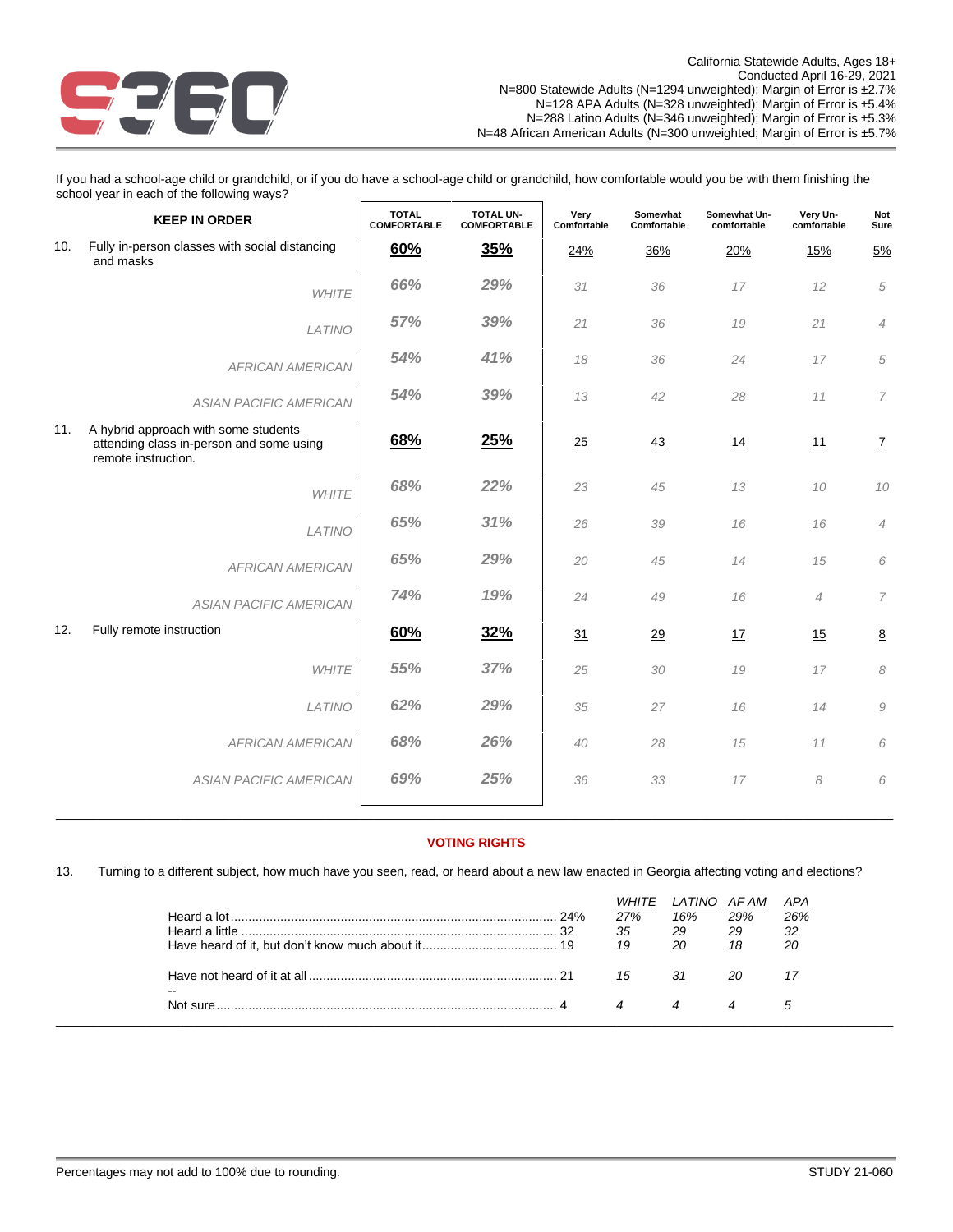

### 14. **(ROTATE)**

Supporters of the law say it makes a few common-sense updates to bring Georgia's election laws in line with other states across the country. It strengthens absentee voting and expands early voting, while introducing new safeguards to ensure election security – like voter ID requirements for absentee voting and kicking special interests out of polling places.

Opponents of the law say it is a Republican effort to maintain power by introducing burdensome, unjustified, and unnecessary restrictions targeting certain voters. The law limits drop boxes, gives voters less time to request an absentee ballot, and would allow an unelected bureaucrat to overrule election results. It even prevents food and drink distribution to those in line to vote.

Generally, do you have a favorable or unfavorable impression of the Georgia law?

|                          | 39%<br>43% | LATINO<br>32%<br>41% | AF AM<br>23%<br>57% | APA<br>31%<br>51% |
|--------------------------|------------|----------------------|---------------------|-------------------|
|                          | 23%<br>16  | 14%<br>18            | 10%<br>14           | 12%<br>20         |
| $\overline{\phantom{a}}$ | 13<br>30   | 14<br>27             | 14<br>44            | 21<br>29          |
|                          | 18         | 27                   | 19                  | 18                |

15. As you may know, some companies based in or with offices in Georgia have spoken out against the law, including Coca Cola, Delta, JP Morgan Chase, and Microsoft. Does this have any impact on your willingness to purchase or use these companies' products and services?

| .36%<br>19%                                                                                                                                                            | WHITE<br>32%<br>23% | LATINO<br>32%<br>17% | AF AM<br>41%<br>16% | APA<br>47%<br>17% |
|------------------------------------------------------------------------------------------------------------------------------------------------------------------------|---------------------|----------------------|---------------------|-------------------|
| It makes me much more likely to purchase or use their products and services 19%<br>It makes me somewhat more likely to purchase or use their products and services  17 | 17%<br>14           | 15%<br>16            | 19%<br>21           | 22%<br>25         |
| It makes me somewhat less likely to purchase or use their products and services  8<br>It makes me much less likely to purchase or use their products and services 11   | 9<br>14             | 8<br>9               | 9                   | 9<br>8            |
| It does not change the likelihood I purchase or use their products and services32                                                                                      | 33                  | 36                   | 32                  | 27                |
| Not sure                                                                                                                                                               | 13                  | 16                   | 12                  | 9                 |

16. Opponents of the law say it would disproportionately impact voters of color and historically disenfranchised communities. Do you agree or disagree with that statement?

|                          | .55% | 50%<br>30% | <i>LATINO</i><br>52%<br>27% | AF AM<br>68%<br>21% | APA<br>69%<br>15% |
|--------------------------|------|------------|-----------------------------|---------------------|-------------------|
|                          |      | 29%        | 28%                         | 43%                 | 32%               |
|                          |      | 22         | 23                          | 25                  | 37                |
|                          |      | 10         | 12                          | 9                   | 8                 |
| $\overline{\phantom{a}}$ |      | 21         | 15                          | 11                  | 8                 |
|                          |      | 19         | 22                          |                     | 15                |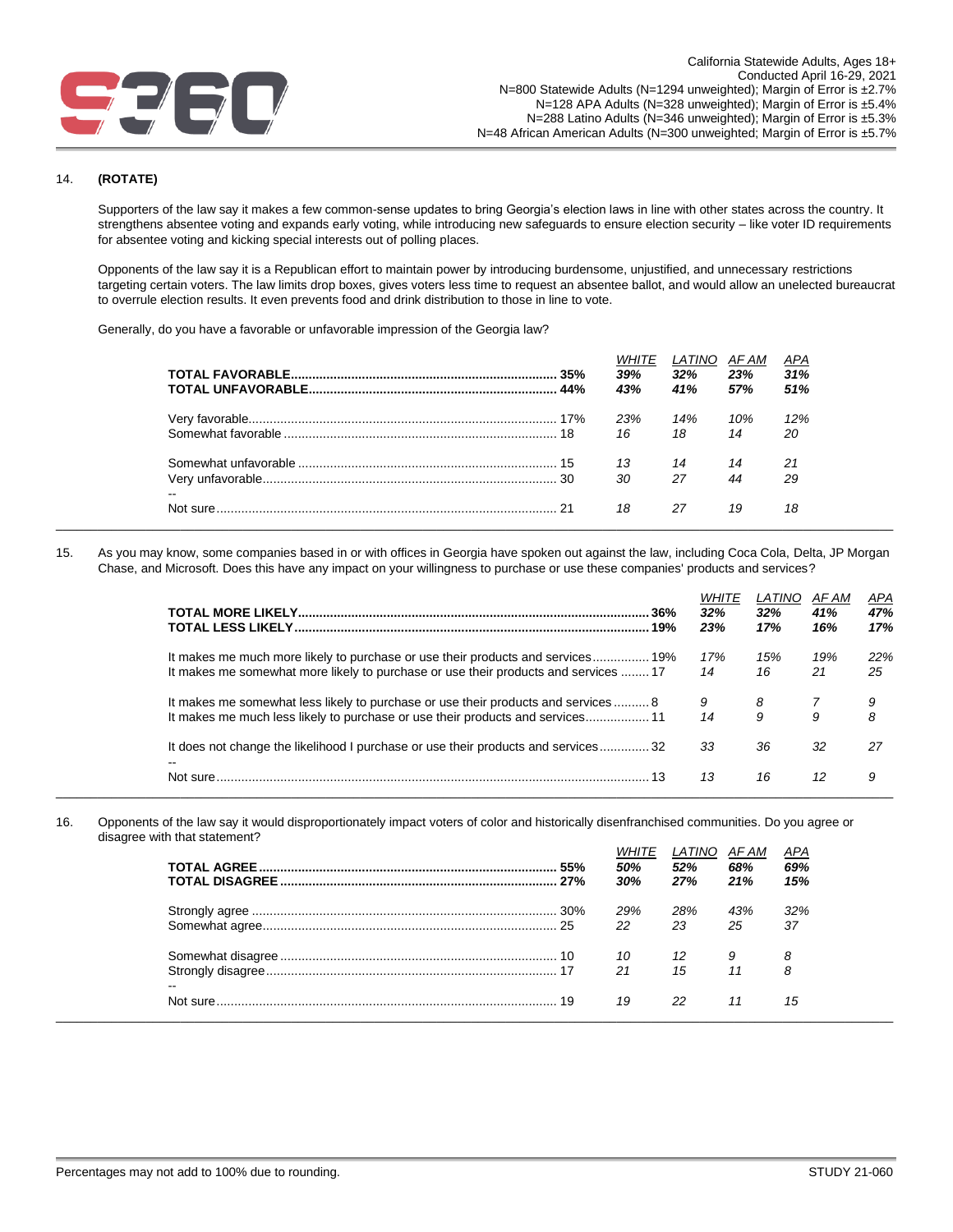

# **RACE AND DISCRIMINATION**

Now, let's turn to a different topic. How important is your race or ethnicity to your identity and how you think about yourself? 17.

|  | WHITE<br>50%<br>46%                                                    | LATINO AF AM<br>83%<br>14% | 86%<br>10%          | APA<br>88%<br>9%     |
|--|------------------------------------------------------------------------|----------------------------|---------------------|----------------------|
|  | 24%<br>25                                                              | 46%<br>37                  | 58%<br>28           | 43%<br>45            |
|  | 28<br>19                                                               | 10<br>4                    | 6<br>5              | 5<br>4               |
|  | 4                                                                      | 3                          | 4                   | 3                    |
|  | -----------------------NOVEMBER 2020-----------<br><b>WHITE</b><br>40% | LATINO<br>75%              | AF AM<br>90%        | <b>APA</b><br>68%    |
|  | 57%<br>18%<br>22                                                       | 25%<br>38%<br>37           | 9%<br>68%<br>22     | 31%<br>30%<br>38     |
|  | 33<br>24                                                               | 17<br>8                    | 5<br>$\overline{4}$ | 27<br>$\overline{4}$ |
|  | 3                                                                      | $\mathcal I$               | $\mathcal I$        | $\mathcal I$         |
|  | --------------------------JULY 2020------------------                  |                            |                     |                      |
|  | <b>WHITE</b>                                                           | <b>LATINO</b>              | AF AM               | <b>APA</b>           |
|  | 54%                                                                    | 79%                        | 89%                 | 81%                  |
|  | 44%                                                                    | 20%                        | 10%                 | 18%                  |
|  | 24%                                                                    | 41%                        | 61%                 | 33%                  |
|  | 31                                                                     | 38                         | 28                  | 48                   |
|  | 28                                                                     | 15                         | 9                   | 14                   |
|  | 16                                                                     | 5                          | $\mathcal I$        | 4                    |
|  | 2                                                                      | $\overline{c}$             | $\mathcal I$        | $\mathcal I$         |
|  | ---------------------FEBRUARY 2020--------------                       |                            |                     |                      |
|  | <b>WHITE</b>                                                           | LATINO                     | AF AM               | APA                  |
|  | 54%                                                                    | 80%                        | 91%                 | 84%                  |
|  | 44%                                                                    | 18%                        | 8%                  | 16%                  |
|  | 19%                                                                    | 43%                        | 65%                 | 34%                  |
|  | 35                                                                     | 37                         | 25                  | 39                   |
|  | 28                                                                     | 11                         | $\overline{4}$      | 13                   |
|  | 16                                                                     | 7                          | $\overline{4}$      | 3                    |
|  | $\mathfrak{D}$                                                         | $\overline{c}$             | 1                   |                      |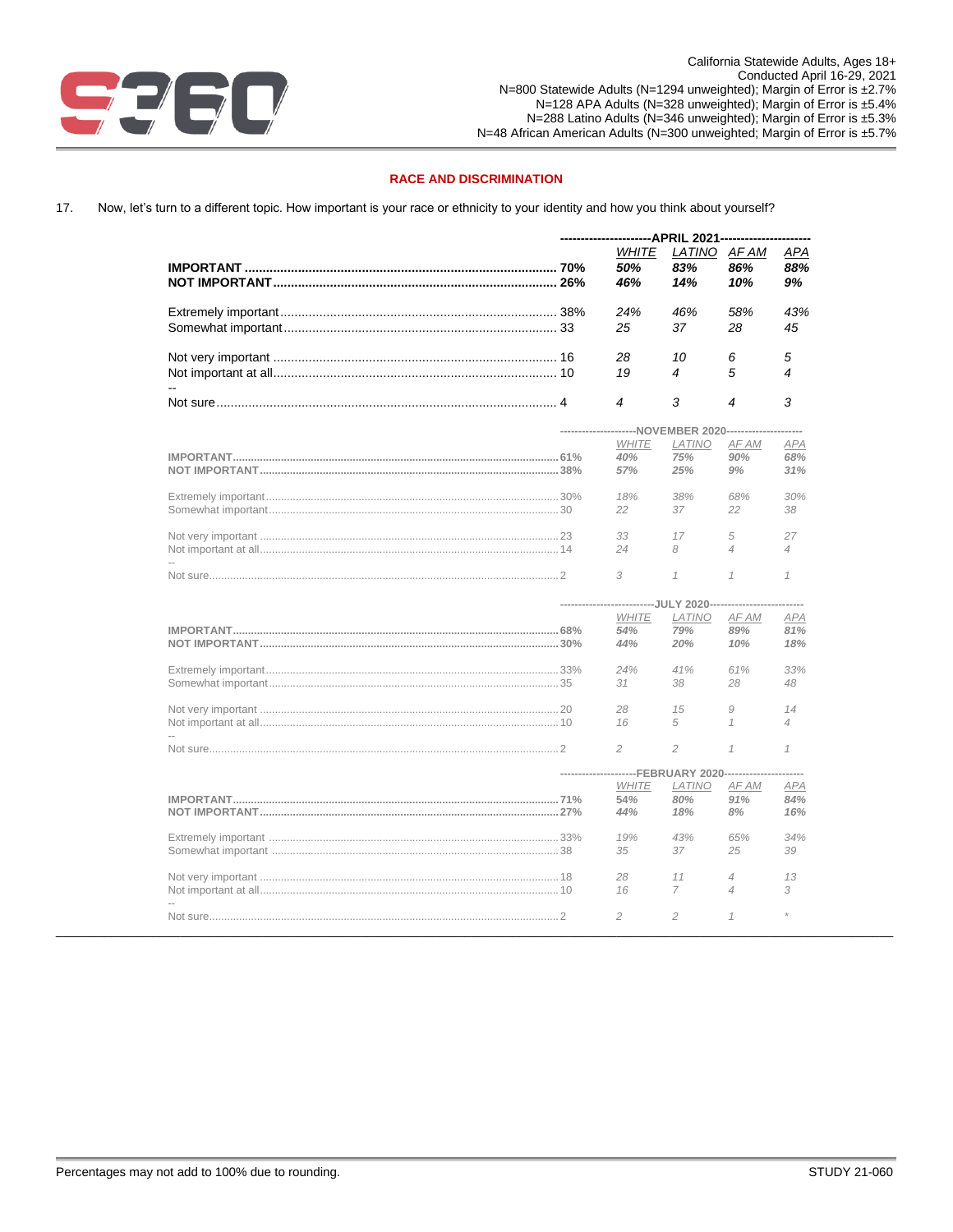

18.

Do you think relations between people of different races are excellent, good, just fair, or poor in each of the following places?

 $\overline{\Gamma}$ 

| <b>RANDOMIZE</b> |              |                  | EXC/<br>GOOD | <b>JUST</b><br>FAIR/<br><b>POOR</b> | <b>Excellent</b> | Good      | <b>Just Fair</b> | Poor                       | <b>Not</b><br><b>Sure</b> |
|------------------|--------------|------------------|--------------|-------------------------------------|------------------|-----------|------------------|----------------------------|---------------------------|
|                  |              | Apr 2021         | 69%          | 27%                                 | 25%              | 44%       | 21%              | 6%                         | 4%                        |
|                  | <b>Total</b> | <b>Nov 2020</b>  | 67%          | 29%                                 | 20%              | 47%       | 22%              | 7%                         | 4%                        |
| Your             |              | <b>July 2020</b> | 69%          | 29%                                 | 23%              | 45%       | 24%              | 5%                         | 2%                        |
| neighborhood     |              | <b>Feb 2020</b>  | 72%          | 26%                                 | 23%              | 49%       | 21%              | 5%                         | 2%                        |
|                  |              | Apr 2021         | <u>70%</u>   | 28%                                 | 31               | 39        | 23               | $\overline{4}$             | $\overline{3}$            |
|                  | White        | Nov 2020         | 75%          | 20%                                 | 28               | 48        | 16               | $\overline{4}$             | $\overline{4}$            |
|                  |              | <b>July 2020</b> | 74%          | 23%                                 | 24               | 50        | 19               | 3                          | 3                         |
|                  |              | Feb 2020         | 78%          | 21%                                 | 24               | 54        | 16               | 5                          | $\overline{c}$            |
|                  |              | Apr 2021         | 68%          | 28%                                 | <u>19</u>        | <u>49</u> | <u>19</u>        | $\underline{9}$            | $\overline{4}$            |
|                  | Latino       | Nov 2020         | 64%          | 32%                                 | 15               | 49        | 24               | $\boldsymbol{\mathcal{S}}$ | $\sqrt{5}$                |
|                  |              | <b>July 2020</b> | 65%          | 34%                                 | 23               | 42        | 28               | 6                          | $\mathcal I$              |
|                  |              | Feb 2020         | 70%          | 27%                                 | 24               | 46        | 24               | $\overline{4}$             | $\overline{c}$            |
|                  |              | Apr 2021         | 59%          | 35%                                 | 17               | 43        | 25               | 10                         | $\pmb{6}$                 |
|                  | Af Am        | Nov 2020         | 54%          | 43%                                 | 16               | 38        | 32               | 11                         | 3                         |
|                  |              | <b>July 2020</b> | 53%          | 43%                                 | 18               | 35        | 30               | 14                         | $\overline{4}$            |
|                  |              | Feb 2020         | 60%          | 36%                                 | 15               | 45        | 27               | 8                          | $\overline{4}$            |
|                  |              | Apr 2021         | <u>73%</u>   | 21%                                 | 22               | 51        | 20               | $\underline{\mathbf{1}}$   | $\underline{6}$           |
|                  | <b>APA</b>   | Nov 2020         | 61%          | 37%                                 | 14               | 47        | 29               | 8                          | $\overline{c}$            |
|                  |              | <b>July 2020</b> | 66%          | 32%                                 | 18               | 48        | 28               | $\overline{4}$             | $\overline{c}$            |
|                  |              | Feb 2020         | 71%          | 27%                                 | 20               | 50        | 22               | 5                          | $\overline{c}$            |

 $\overline{\phantom{a}}$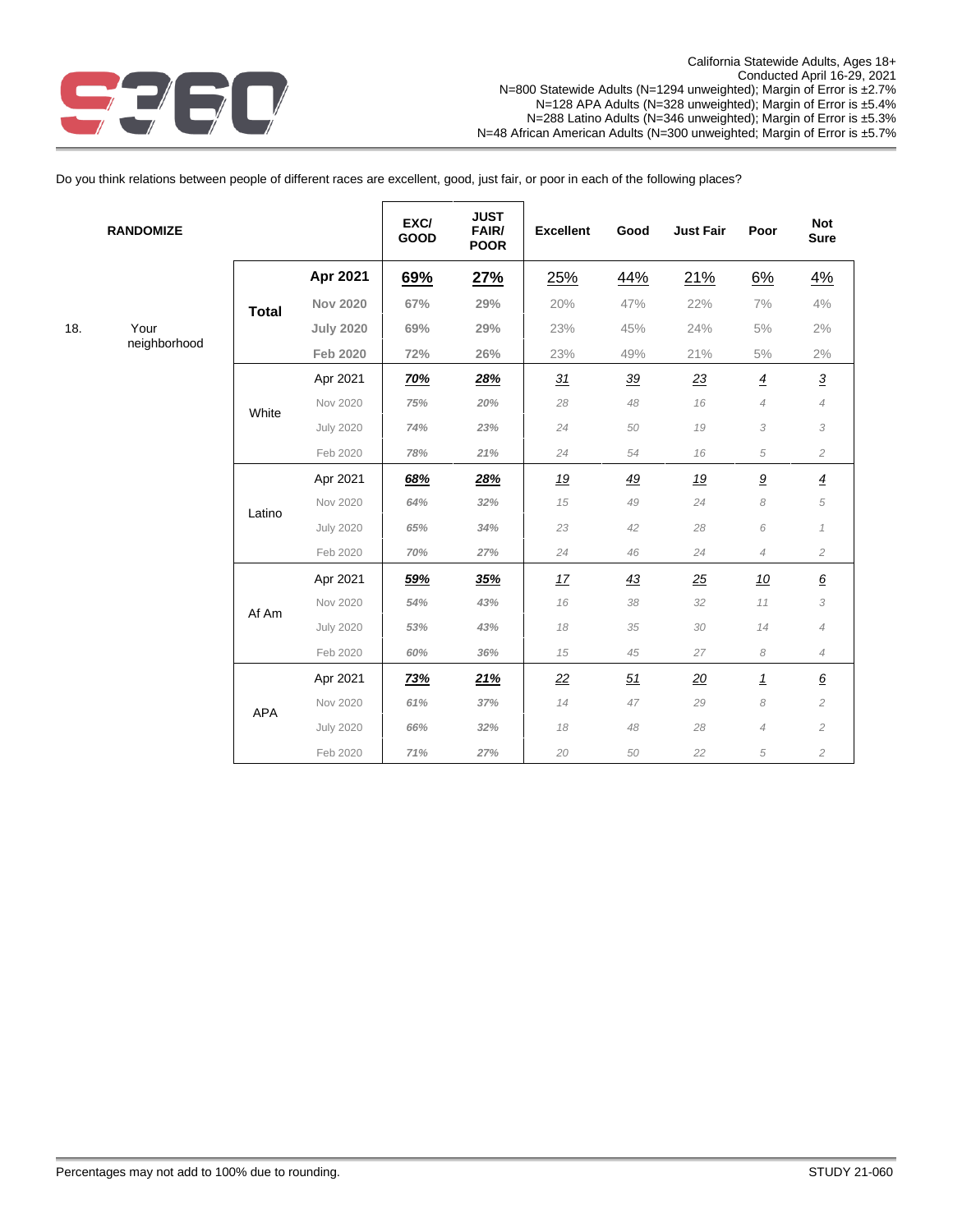

|     |            |              |                  | EXC/<br>GOOD | <b>JUST</b><br>FAIR/<br><b>POOR</b> | <b>Excellent</b> | Good           | <b>Just Fair</b> | Poor         | <b>Not</b><br><b>Sure</b> |
|-----|------------|--------------|------------------|--------------|-------------------------------------|------------------|----------------|------------------|--------------|---------------------------|
|     |            |              | Apr 2021         | <u>49%</u>   | 48%                                 | <u>13%</u>       | 37%            | 34%              | <u>13%</u>   | 3%                        |
|     |            | <b>Total</b> | <b>Nov 2020</b>  | 48%          | 48%                                 | 10               | 38             | 34               | 14           | 4                         |
| 19. | California |              | <b>July 2020</b> | 44%          | 54%                                 | 11               | 33             | 39               | 14           | $\overline{2}$            |
|     |            |              | Feb 2020         | 57%          | 41%                                 | 13               | 44             | 31               | 10           | $\mathbf{2}$              |
|     |            |              | Apr 2021         | 50%          | 47%                                 | 14               | $\frac{36}{5}$ | $\frac{33}{5}$   | 14           | $\underline{\mathbf{3}}$  |
|     |            | White        | Nov 2020         | 55%          | 41%                                 | $\mathcal G$     | 46             | 28               | 13           | 3                         |
|     |            |              | <b>July 2020</b> | 45%          | 53%                                 | 8                | 36             | 41               | 12           | $\overline{c}$            |
|     |            |              | Feb 2020         | 56%          | 43%                                 | $\mathcal G$     | 47             | 30               | 12           | $\mathcal{I}$             |
|     |            |              | Apr 2021         | 50%          | 49%                                 | 12               | 37             | 35               | 13           | $\underline{\mathbf{2}}$  |
|     |            | Latino       | Nov 2020         | 46%          | 50%                                 | 12               | 34             | 37               | 13           | $\overline{4}$            |
|     |            |              | <b>July 2020</b> | 44%          | 55%                                 | 13               | 31             | 38               | 17           | $\mathcal I$              |
|     |            |              | Feb 2020         | 60%          | 40%                                 | 17               | 43             | 31               | $\mathcal G$ | $\mathcal I$              |
|     |            |              | Apr 2021         | 41%          | 57%                                 | 13               | 27             | $\frac{36}{5}$   | 21           | $\overline{2}$            |
|     |            | Af Am        | Nov 2020         | 35%          | 61%                                 | 10               | 26             | 37               | 24           | $\overline{4}$            |
|     |            |              | <b>July 2020</b> | 36%          | 62%                                 | 8                | 27             | 41               | 21           | $\overline{c}$            |
|     |            |              | Feb 2020         | 46%          | 50%                                 | 13               | 33             | 37               | 13           | $\overline{4}$            |
|     |            |              | Apr 2021         | 53%          | 42%                                 | $\underline{9}$  | 44             | 32               | <u>10</u>    | $\overline{5}$            |
|     |            | <b>APA</b>   | Nov 2020         | 39%          | 55%                                 | 8                | 30             | 40               | 14           | 7                         |
|     |            |              | <b>July 2020</b> | 43%          | 54%                                 | $\mathcal G$     | 34             | 41               | 13           | 3                         |
|     |            |              | Feb 2020         | 59%          | 38%                                 | 14               | 46             | 30               | 8            | $\overline{c}$            |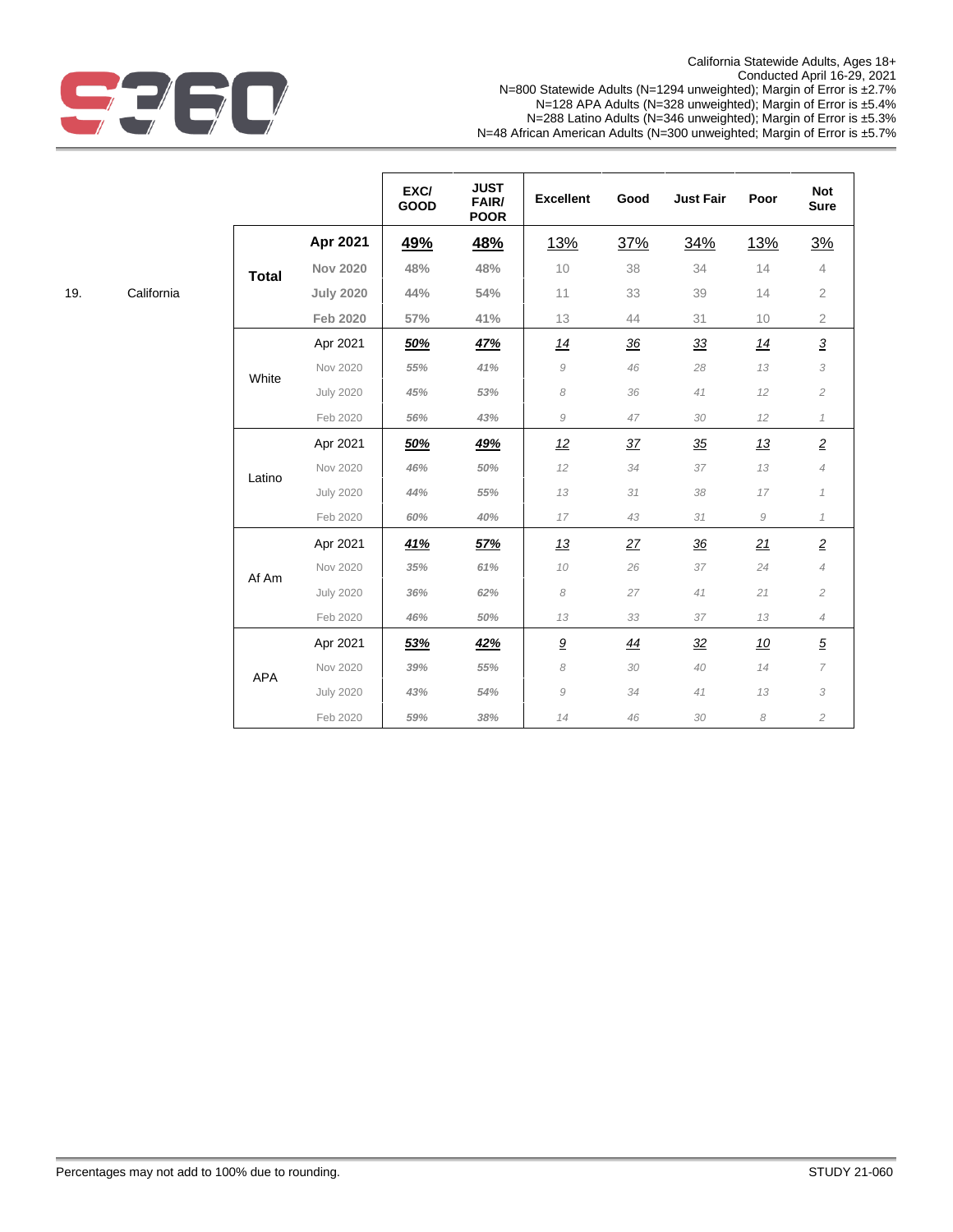

|     |               |              |                  | EXC/<br><b>GOOD</b> | <b>JUST</b><br>FAIR/ | <b>Excellent</b>           | Good       | <b>Just Fair</b> | Poor           | <b>Not</b><br><b>Sure</b> |
|-----|---------------|--------------|------------------|---------------------|----------------------|----------------------------|------------|------------------|----------------|---------------------------|
|     |               |              |                  |                     | <b>POOR</b>          |                            |            |                  |                |                           |
|     |               |              | Apr 2021         | 27%                 | <u>70%</u>           | 8%                         | <u>19%</u> | 35%              | 35%            | 3%                        |
|     |               | <b>Total</b> | <b>Nov 2020</b>  | 29%                 | 68%                  | $\overline{7}$             | 21         | 32               | 36             | 3                         |
| 20. | The United    |              | <b>July 2020</b> | 26%                 | 72%                  | 8                          | 18         | 33               | 39             | $\overline{2}$            |
|     | <b>States</b> |              | <b>Feb 2020</b>  | 32%                 | 67%                  | 9                          | 22         | 38               | 29             | $\overline{2}$            |
|     |               |              | Apr 2021         | 28%                 | 68%                  | $\underline{9}$            | <u>19</u>  | 39               | 30             | $\overline{4}$            |
|     |               |              | Nov 2020         | 31%                 | 65%                  | 6                          | 26         | 33               | 32             | 3                         |
|     |               | White        | <b>July 2020</b> | 29%                 | 68%                  | $\boldsymbol{\mathcal{S}}$ | 21         | 39               | 29             | 3                         |
|     |               |              | Feb 2020         | 32%                 | 67%                  | $\overline{7}$             | 25         | 39               | 28             | $\mathcal I$              |
|     |               |              | Apr 2021         | 28%                 | 69%                  | $\underline{\mathcal{B}}$  | 20         | 33               | $\frac{36}{5}$ | $\overline{3}$            |
|     |               | Latino       | Nov 2020         | 30%                 | 67%                  | 10                         | 19         | 31               | 36             | $\overline{4}$            |
|     |               |              | <b>July 2020</b> | 27%                 | 72%                  | 11                         | 16         | 27               | 45             | $\mathcal I$              |
|     |               |              | Feb 2020         | 36%                 | 63%                  | 14                         | 22         | 37               | 26             | $\mathcal I$              |
|     |               |              | Apr 2021         | 22%                 | <b>76%</b>           | $\overline{Z}$             | 14         | 27               | <u>49</u>      | $\underline{2}$           |
|     |               | Af Am        | Nov 2020         | 20%                 | 77%                  | 7                          | 13         | $25\,$           | 52             | 3                         |
|     |               |              | <b>July 2020</b> | 18%                 | 80%                  | 8                          | 10         | 31               | 49             | $\sqrt{2}$                |
|     |               |              | Feb 2020         | 23%                 | 73%                  | 6                          | 17         | 30               | 43             | $\overline{4}$            |
|     |               |              | Apr 2021         | 30%                 | 66%                  | $\underline{8}$            | 23         | $\overline{24}$  | 42             | $\overline{4}$            |
|     |               | APA          | Nov 2020         | 26%                 | 73%                  | $\sqrt{5}$                 | 22         | 34               | 39             | $\mathcal I$              |
|     |               |              | <b>July 2020</b> | 24%                 | 75%                  | $\overline{4}$             | 20         | 30               | 45             | $\mathbf{2}$              |
|     |               |              | Feb 2020         | 28%                 | 68%                  | 7                          | 21         | 37               | 32             | $\overline{4}$            |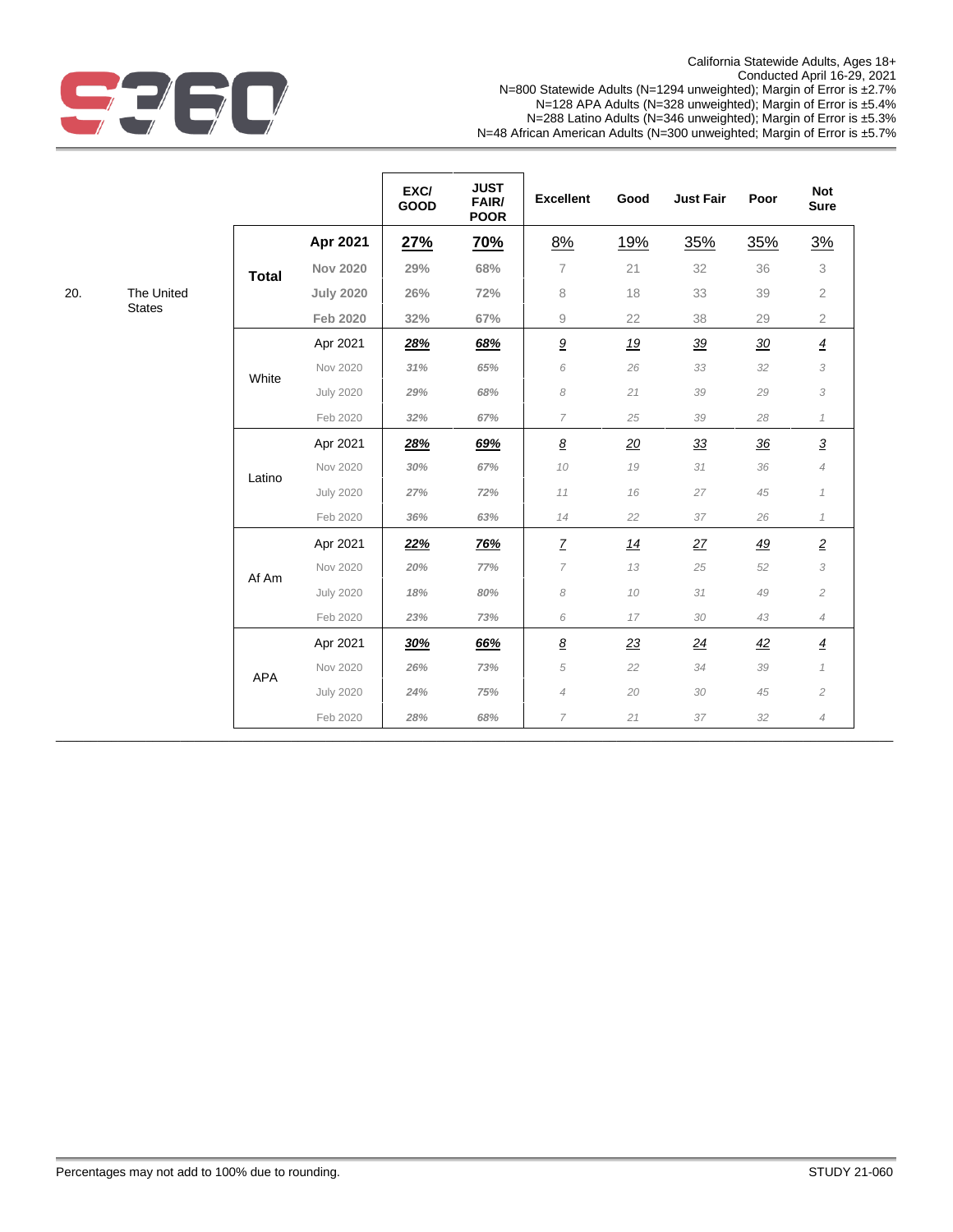

<u>TEER TITL</u>

#### $21.$ How often do you, personally, feel discriminated against because of your race or ethnicity?

| -APRIL 2021--- |                                                  |                             |                |                   |
|----------------|--------------------------------------------------|-----------------------------|----------------|-------------------|
|                | <b>WHITE</b><br>23%<br>75%                       | LATINO AF AM<br>42%<br>54%  | 62%<br>35%     | APA<br>42%<br>57% |
|                | 6%                                               | 5%                          | 18%            | 8%                |
|                | 17                                               | 38                          | 44             | 34                |
|                | 29<br>46                                         | 32<br>22                    | 25<br>10       | 40<br>16          |
|                | 2                                                | 4                           | 3              | 1                 |
|                | ---------------------NOVEMBER 2020-------------- |                             |                |                   |
|                | <b>WHITE</b>                                     | LATINO                      | AF AM          | <b>APA</b>        |
|                | 13%                                              | 33%                         | 64%            | 39%               |
|                |                                                  |                             |                |                   |
|                | 85%                                              | 66%                         | 31%            | 59%               |
|                | 3%                                               | 6%                          | 25%            | 5%                |
|                |                                                  |                             |                |                   |
|                | 10                                               | 27                          | 40             | 34                |
|                | 34                                               | 39                          | 24             | 33                |
|                |                                                  |                             |                |                   |
|                | 51                                               | 27                          | 7              | 26                |
|                | 3                                                | $\mathcal I$                | 5              | $\overline{c}$    |
|                |                                                  | ----------JULY 2020-------- |                |                   |
|                | <b>WHITE</b>                                     | LATINO                      | AF AM          | <b>APA</b>        |
|                |                                                  |                             |                |                   |
|                | 31%                                              | 47%                         | 69%            | 49%               |
|                | 67%                                              | 52%                         | 30%            | 49%               |
|                | 10%                                              | 11%                         | 22%            | 9%                |
|                |                                                  |                             |                |                   |
|                | 22                                               | 36                          | 47             | 41                |
|                | 33                                               | 31                          | 24             | 35                |
|                | 34                                               | 21                          | 5              | 15                |
|                |                                                  |                             |                |                   |
|                | $\overline{c}$                                   | $\mathcal I$                | $\mathcal{I}$  | $\mathcal I$      |
|                |                                                  | -------FEBRUARY 2020---     |                |                   |
|                | <b>WHITE</b>                                     | LATINO                      | AF AM          | <b>APA</b>        |
|                | 22%                                              | 46%                         | 64%            | 42%               |
|                | 77%                                              | 52%                         | 35%            | 56%               |
|                |                                                  |                             |                |                   |
|                | 6%                                               | 13%                         | 23%            | 9%                |
|                | 15                                               | 32                          | 40             | 33                |
|                | 24                                               | 25                          | 22             | 35                |
|                | 53                                               | 27                          | 13             | 21                |
|                |                                                  |                             |                |                   |
|                | 1                                                | $\overline{c}$              | $\overline{c}$ | $\mathcal I$      |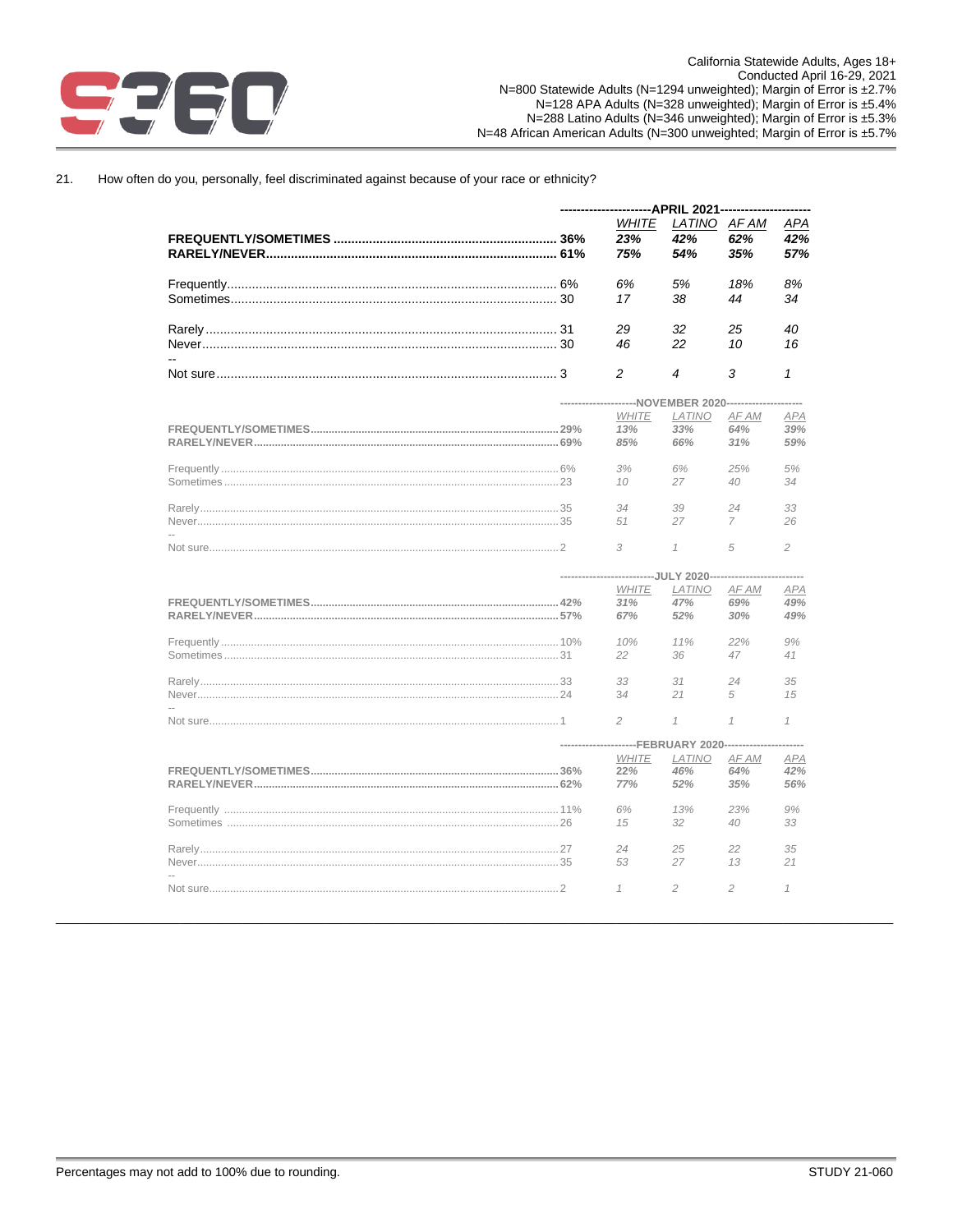

Below is a list of groups of people. Please indicate how often you think people in California who identify with that group are discriminated against. Again, please think specifically about California.  $\mathsf{r}$  $\overline{\phantom{0}}$ 

|     | <b>RANDOMIZE</b>      |              |                  | FREQ/<br><b>SMTMES</b> | RARELY/<br><b>NEVER</b> | Frequent<br>-ly | Some-<br>times | Rarely          | <b>Never</b>               | <b>Not</b><br><b>Sure</b> |
|-----|-----------------------|--------------|------------------|------------------------|-------------------------|-----------------|----------------|-----------------|----------------------------|---------------------------|
|     |                       |              | Apr 2021         | <b>76%</b>             | <u>18%</u>              | 39%             | 38%            | <u>15%</u>      | 4%                         | 5%                        |
|     |                       | <b>Total</b> | <b>Nov 2020</b>  | 76%                    | 19%                     | 44%             | 32%            | 14%             | 5%                         | 4%                        |
| 22. | African Americans, or |              | <b>July 2020</b> | 80%                    | 15%                     | 44%             | 35%            | 11%             | 4%                         | $5\%$                     |
|     | black people          |              | <b>Feb 2020</b>  | 75%                    | 21%                     | 30%             | 44%            | 15%             | 6%                         | 4%                        |
|     |                       |              | Apr 2021         | <b>73%</b>             | 21%                     | <u>29</u>       | <u>44</u>      | 17              | $\overline{4}$             | $\underline{6}$           |
|     |                       | White        | Nov 2020         | 72%                    | 25%                     | 35              | 37             | 21              | $\overline{4}$             | 3                         |
|     |                       |              | <b>July 2020</b> | 79%                    | 18%                     | 40              | 39             | 13              | $\sqrt{5}$                 | 3                         |
|     |                       |              | Feb 2020         | 73%                    | 23%                     | 22              | 51             | 19              | $\overline{4}$             | $\overline{4}$            |
|     |                       |              | Apr 2021         | <u>78%</u>             | <u>16%</u>              | <u>46</u>       | 32             | 12              | $\overline{4}$             | $\underline{6}$           |
|     |                       | Latino       | Nov 2020         | 84%                    | 12%                     | 52              | 32             | 8               | $\overline{4}$             | 3                         |
|     |                       |              | <b>July 2020</b> | 82%                    | 14%                     | 50              | 32             | $\mathcal G$    | 5                          | $\overline{4}$            |
|     |                       |              | Feb 2020         | 74%                    | 22%                     | 36              | 38             | 14              | $\boldsymbol{\mathcal{S}}$ | $\overline{4}$            |
|     |                       |              | Apr 2021         | 90%                    | 6%                      | 59              | 31             | $\underline{4}$ | $\overline{2}$             | $\overline{4}$            |
|     |                       | Af Am        | Nov 2020         | 92%                    | 8%                      | 70              | 23             | 3               | $\sqrt{5}$                 |                           |
|     |                       |              | <b>July 2020</b> | 88%                    | 10%                     | 67              | 22             | 7               | 3                          | $\overline{c}$            |
|     |                       |              | Feb 2020         | 91%                    | 7%                      | 56              | 35             | $\sqrt{5}$      | $\mathbf{2}$               | $\overline{c}$            |
|     |                       |              | Apr 2021         | 80%                    | <u>15%</u>              | 41              | $\frac{39}{5}$ | 11              | $\overline{4}$             | $\sqrt{5}$                |
|     |                       | <b>APA</b>   | Nov 2020         | 68%                    | 28%                     | 41              | 27             | 18              | 10                         | $\overline{4}$            |
|     |                       |              | <b>July 2020</b> | 77%                    | 18%                     | 40              | 37             | 16              | $\overline{c}$             | 5                         |
|     |                       |              | Feb 2020         | 72%                    | 23%                     | 28              | 43             | 15              | 8                          | 6                         |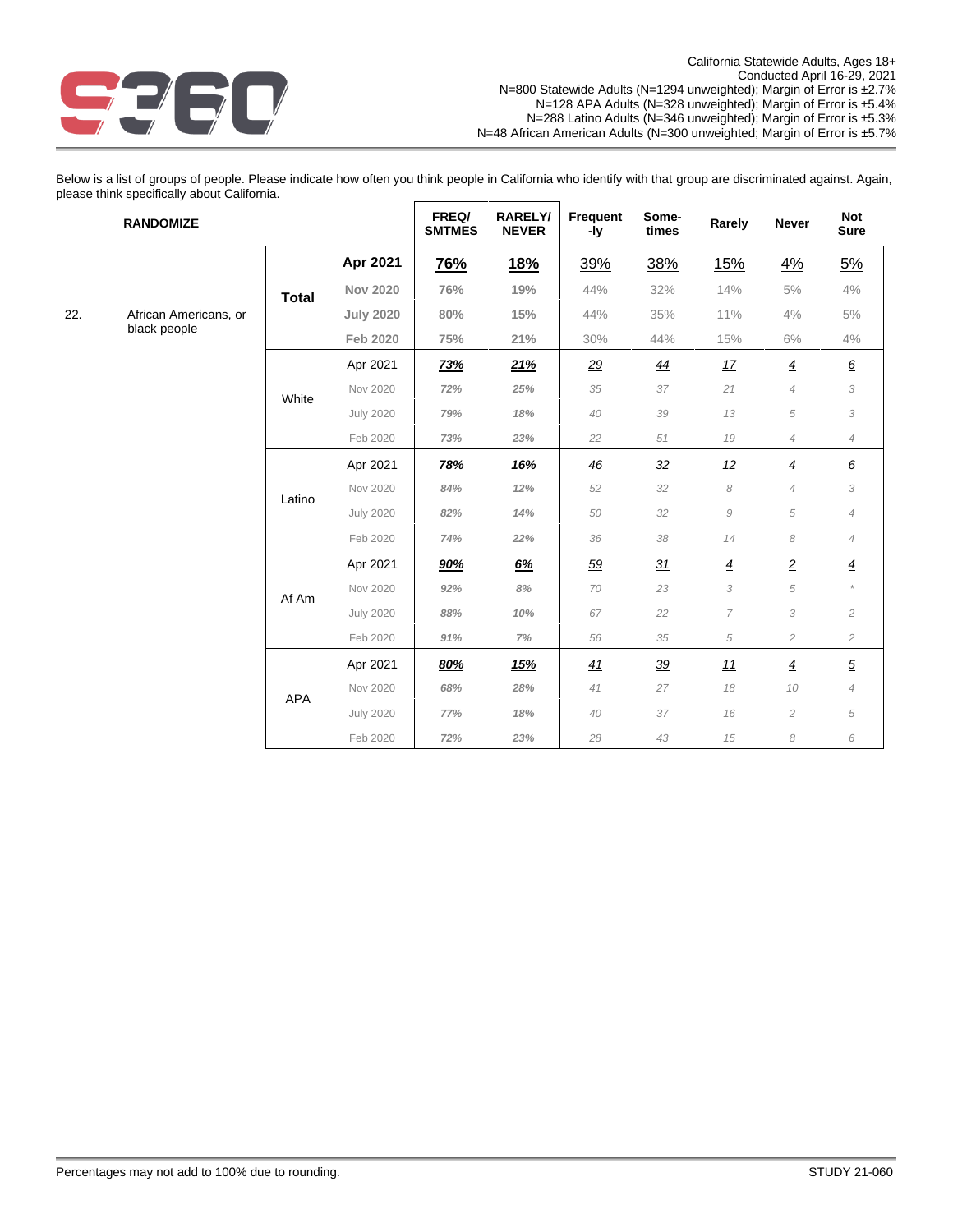

California Statewide Adults, Ages 18+ Conducted April 16-29, 2021 N=800 Statewide Adults (N=1294 unweighted); Margin of Error is ±2.7% N=128 APA Adults (N=328 unweighted); Margin of Error is ±5.4% N=288 Latino Adults (N=346 unweighted); Margin of Error is ±5.3% N=48 African American Adults (N=300 unweighted; Margin of Error is ±5.7%

|   |              |                  | FREQ/<br><b>SMTMES</b> | <b>RARELY</b><br>/ NEVER | <b>Frequent</b><br>-ly | Some-<br>times | Rarely | <b>Never</b>    | <b>Not</b><br><b>Sure</b> |
|---|--------------|------------------|------------------------|--------------------------|------------------------|----------------|--------|-----------------|---------------------------|
|   |              | Apr 2021         | <b>73%</b>             | 22%                      | 27%                    | 46%            | 18%    | 4%              | 5%                        |
|   | <b>Total</b> | <b>Nov 2020</b>  | 72%                    | 23%                      | 29                     | 43             | 17     | 6               | 5                         |
|   |              | <b>July 2020</b> | 75%                    | 20%                      | 33                     | 42             | 16     | $\overline{4}$  | 5                         |
| C |              | <b>Feb 2020</b>  | 73%                    | 23%                      | 29                     | 43             | 17     | 6               | $\overline{4}$            |
|   |              | Apr 2021         | 66%                    | 27%                      | 18                     | 47             | 22     | $\underline{6}$ | $\overline{Z}$            |
|   | White        | Nov 2020         | 65%                    | 29%                      | 22                     | 43             | 23     | 6               | 6                         |
|   |              | <b>July 2020</b> | 74%                    | 23%                      | 32                     | 42             | 19     | $\overline{4}$  | $\overline{4}$            |
|   |              | Feb 2020         | 69%                    | 27%                      | 22                     | 48             | 22     | 5               | $\overline{4}$            |
|   |              | Apr 2021         | 83%                    | 14%                      | 38                     | 45             | 12     | $\overline{2}$  | $\overline{3}$            |
|   | Latino       | Nov 2020         | 82%                    | 16%                      | 37                     | 45             | 13     | 3               | 3                         |
|   |              | <b>July 2020</b> | 81%                    | 15%                      | 35                     | 45             | 11     | $\overline{4}$  | $\overline{4}$            |
|   |              | Feb 2020         | 79%                    | 19%                      | 37                     | 42             | 13     | 6               | $\overline{c}$            |
|   |              | Apr 2021         | 75%                    | 17%                      | $\frac{32}{2}$         | 42             | 16     | $\overline{1}$  | $\underline{8}$           |
|   | Af Am        | Nov 2020         | 86%                    | 12%                      | 37                     | 49             | 8      | $\overline{4}$  | $\overline{c}$            |
|   |              | <b>July 2020</b> | 84%                    | 13%                      | 43                     | 41             | 11     | 3               | 3                         |
|   |              | Feb 2020         | 83%                    | 12%                      | 44                     | 40             | 10     | $\overline{c}$  | 5                         |
|   |              | Apr 2021         | 73%                    | 20%                      | 23                     | 50             | 16     | $\overline{4}$  | Z                         |
|   | <b>APA</b>   | Nov 2020         | 63%                    | 31%                      | 27                     | 35             | 17     | 14              | $\overline{7}$            |
|   |              | <b>July 2020</b> | 70%                    | 25%                      | 28                     | 42             | 21     | $\overline{4}$  | 5                         |
|   |              | Feb 2020         | 62%                    | 29%                      | 24                     | 38             | 22     | $\overline{7}$  | $\mathcal G$              |

23. Latino people, or people of Hispanic descent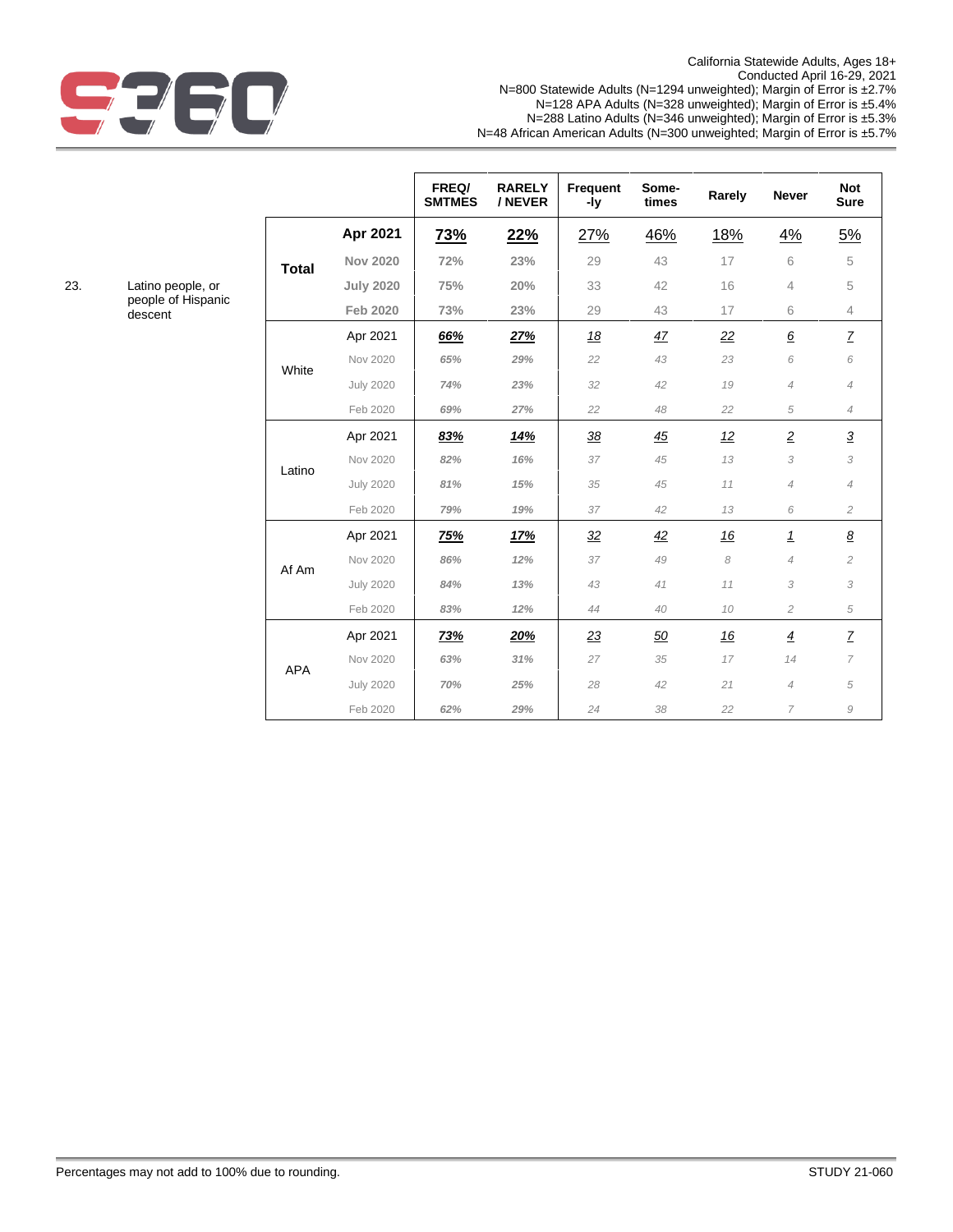

California Statewide Adults, Ages 18+ Conducted April 16-29, 2021 N=800 Statewide Adults (N=1294 unweighted); Margin of Error is ±2.7% N=128 APA Adults (N=328 unweighted); Margin of Error is ±5.4% N=288 Latino Adults (N=346 unweighted); Margin of Error is ±5.3% N=48 African American Adults (N=300 unweighted; Margin of Error is ±5.7%

|              |                  | FREQ/<br><b>SMTMES</b> | <b>RARELY</b><br>/ NEVER | <b>Frequent</b><br>-ly | Some-<br>times | Rarely | <b>Never</b>           | <b>Not</b><br><b>Sure</b> |
|--------------|------------------|------------------------|--------------------------|------------------------|----------------|--------|------------------------|---------------------------|
|              | Apr 2021         | <u>70%</u>             | 23%                      | 25%                    | 45%            | 19%    | 4%                     | 6%                        |
| <b>Total</b> | <b>Nov 2020</b>  | 63%                    | 31%                      | 16                     | 48             | 25     | 6                      | 6                         |
|              | <b>July 2020</b> | 68%                    | 29%                      | 17                     | 51             | 24     | 5                      | $\overline{4}$            |
|              | <b>Feb 2020</b>  | 55%                    | 39%                      | 11                     | 44             | 30     | $\mathrel{\mathsf{g}}$ | 6                         |
|              | Apr 2021         | 67%                    | 25%                      | 19                     | 49             | 20     | $\overline{5}$         | $\mathcal{I}$             |
| White        | Nov 2020         | 61%                    | 34%                      | 14                     | 47             | 28     | 6                      | 5                         |
|              | <b>July 2020</b> | 69%                    | 28%                      | 20                     | 48             | 24     | $\overline{4}$         | 3                         |
|              | Feb 2020         | 51%                    | 44%                      | $\overline{7}$         | 44             | 38     | 6                      | 5                         |
|              | Apr 2021         | 71%                    | 24%                      | 30                     | 41             | 18     | $\underline{6}$        | $\overline{5}$            |
| Latino       | Nov 2020         | 64%                    | 29%                      | 17                     | 47             | 25     | $\overline{4}$         | $\overline{7}$            |
|              | <b>July 2020</b> | 64%                    | 32%                      | 14                     | 50             | 25     | $\overline{7}$         | 5                         |
|              | Feb 2020         | 56%                    | 38%                      | 12                     | 44             | 26     | 12                     | 6                         |
|              | Apr 2021         | 77%                    | 17%                      | 26                     | 50             | 13     | $\overline{4}$         | $\underline{6}$           |
| Af Am        | Nov 2020         | 66%                    | 31%                      | 22                     | 44             | 28     | 3                      | 3                         |
|              | <b>July 2020</b> | 69%                    | 29%                      | 17                     | 52             | 23     | 6                      | $\overline{c}$            |
|              | Feb 2020         | 55%                    | 36%                      | 13                     | 43             | 30     | 6                      | 9                         |
|              | Apr 2021         | 79%                    | 15%                      | 32                     | 47             | 14     | $\mathbf{1}$           | $\underline{6}$           |
| <b>APA</b>   | Nov 2020         | 64%                    | 32%                      | 15                     | 49             | 20     | 12                     | 3                         |
|              | <b>July 2020</b> | 70%                    | 27%                      | 18                     | 53             | 22     | 5                      | 3                         |
|              | Feb 2020         | 63%                    | 30%                      | 16                     | 47             | 24     | $\overline{7}$         | 6                         |

24. Asians, or people of Asian descent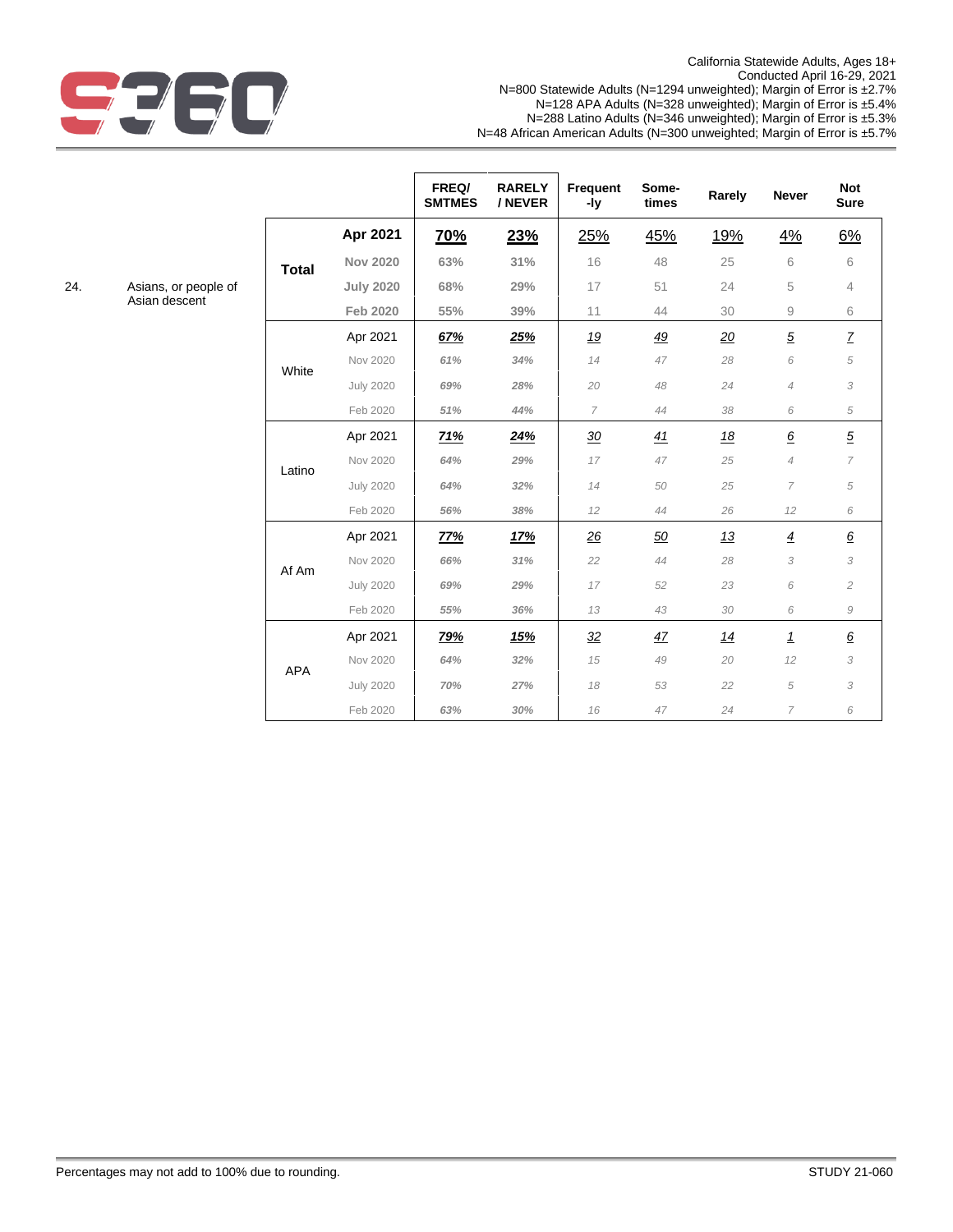

|     |                      |              |                  | FREQ/<br><b>SMTMES</b> | <b>RARELY</b><br>/ NEVER | Frequent<br>-ly | Some-<br>times | Rarely | <b>Never</b> | <b>Not</b><br><b>Sure</b> |
|-----|----------------------|--------------|------------------|------------------------|--------------------------|-----------------|----------------|--------|--------------|---------------------------|
|     |                      |              | Apr 2021         | <u>26%</u>             | <u>70%</u>               | 7%              | <u>18%</u>     | 39%    | 31%          | <u>5%</u>                 |
|     |                      | <b>Total</b> | <b>Nov 2020</b>  | 25%                    | 69%                      | 7               | 18             | 38     | 31           | 6                         |
| 25. | Caucasians, or white |              | <b>July 2020</b> | 26%                    | 69%                      | $\overline{7}$  | 19             | 39     | 30           | 5                         |
|     | people               |              | Feb 2020         | 28%                    | 66%                      | $\overline{7}$  | 21             | 37     | 29           | 6                         |
|     |                      |              | Apr 2021         | 34%                    | 62%                      | 11              | 23             | 43     | <u>19</u>    | $\overline{4}$            |
|     |                      |              | Nov 2020         | 30%                    | 65%                      | 9               | 22             | 43     | 22           | $\sqrt{5}$                |
|     |                      |              | <b>July 2020</b> | 33%                    | 63%                      | 9               | 24             | 46     | 17           | $\overline{4}$            |
|     |                      |              | Feb 2020         | 35%                    | 61%                      | 11              | 24             | 43     | 18           | $\overline{4}$            |
|     |                      |              | Apr 2021         | 23%                    | <u>73%</u>               | $\underline{5}$ | <u>18</u>      | 33     | 40           | $\overline{4}$            |
|     |                      | Latino       | Nov 2020         | 26%                    | 70%                      | 7               | 19             | 32     | 38           | $\overline{4}$            |
|     |                      |              | <b>July 2020</b> | 26%                    | 69%                      | 7               | 19             | 30     | 38           | 5                         |
|     |                      |              | Feb 2020         | 24%                    | 69%                      | 5               | 19             | 35     | 35           | 6                         |
|     |                      |              | Apr 2021         | <u>17%</u>             | <u>77%</u>               | $\underline{7}$ | <u>10</u>      | 37     | 40           | $\underline{6}$           |
|     |                      | Af Am        | Nov 2020         | 14%                    | 84%                      | 3               | 11             | 38     | 46           | $\overline{c}$            |
|     |                      |              | <b>July 2020</b> | 19%                    | 78%                      | 6               | 12             | 37     | 41           | 3                         |
|     |                      |              | Feb 2020         | 19%                    | 77%                      | 7               | 11             | 32     | 46           | $\overline{4}$            |
|     |                      |              | Apr 2021         | 18%                    | <u>75%</u>               | $\underline{5}$ | 13             | 36     | 39           | $\underline{\mathsf{Z}}$  |
|     |                      | APA          | Nov 2020         | 19%                    | 75%                      | 6               | 13             | 39     | 36           | $\sqrt{5}$                |
|     |                      |              | <b>July 2020</b> | 18%                    | 78%                      | $\overline{4}$  | $15\,$         | 43     | 35           | $\overline{4}$            |
|     |                      |              | Feb 2020         | 23%                    | 69%                      | 5               | 18             | $32\,$ | 37           | 8                         |

|           |                       |              | FREQ/<br><b>SMTMES</b> | <b>RARELY</b><br>/ NEVER | Frequent<br>-ly | Some-<br>times | Rarely | Never | <b>Not</b><br><b>Sure</b> |
|-----------|-----------------------|--------------|------------------------|--------------------------|-----------------|----------------|--------|-------|---------------------------|
| 26.       | Immigrants from other | <b>Total</b> | 76%                    | 18%                      | 31%             | 44%            | 15%    | 3%    | 6%                        |
| countries | White                 | 70%          | 21%                    | 23                       | 48              | 17             | 5      | 8     |                           |
|           |                       | Latino       | 82%                    | 14%                      | 42              | 40             | 12     | 2     | 4                         |
|           |                       | Af Am        | 82%                    | 12%                      | 41              | 41             | 9      | 3     | 6                         |
|           |                       | <b>APA</b>   | 79%                    | 15%                      | 29              | 49             | 12     | 3     | 6                         |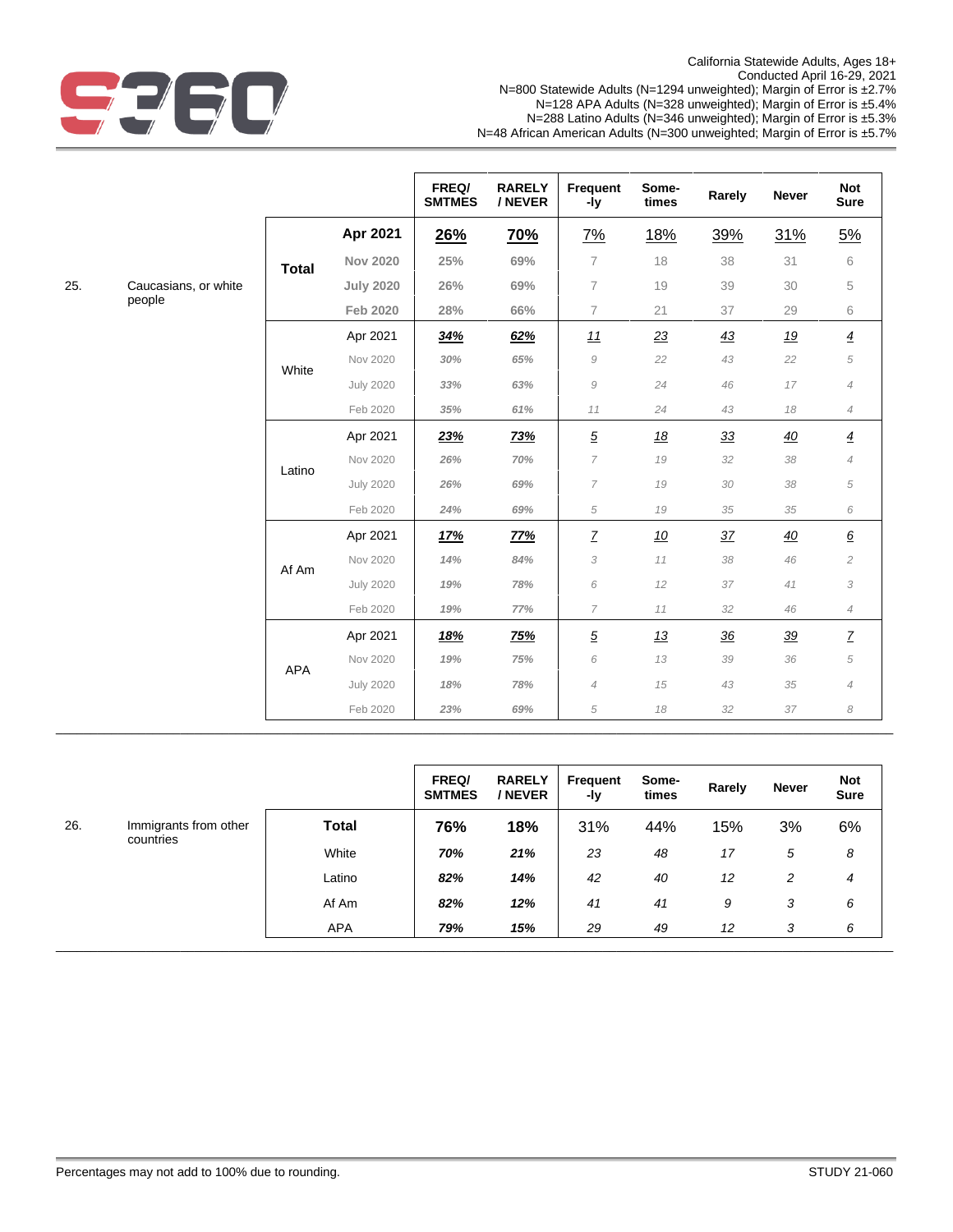

How worried are you about each of the following things happening to you or your family *as a result of your race or ethnicity*?

|     | <b>RANDOMIZE</b>                                      | <b>WORRIED</b> | <b>NOT</b><br><b>WORRIED</b> | Very<br>Worried | Somewhat<br>Worried | Not Too<br>Worried | Not<br>Worried<br>At All | Not<br><b>Sure</b> |
|-----|-------------------------------------------------------|----------------|------------------------------|-----------------|---------------------|--------------------|--------------------------|--------------------|
| 27. | Being the victim of physical violence or a hate crime | 49%            | 47%                          | 21%             | 28%                 | 28%                | <u>18%</u>               | 4%                 |
|     | <b>WHITE</b>                                          | 31%            | 62%                          | 11              | 20                  | 39                 | 23                       | 6                  |
|     | LATINO                                                | 58%            | 39%                          | 28              | 30                  | 24                 | 16                       | 3                  |
|     | <b>AFRICAN AMERICAN</b>                               | 61%            | 36%                          | 28              | 33                  | 25                 | 11                       | 3                  |
|     | ASIAN PACIFIC AMERICAN                                | 73%            | 25%                          | 34              | 39                  | 18                 | 7                        | 3                  |
| 28. | Being treated unfairly by law enforcement             | 48%            | 49%                          | 22              | $\frac{26}{5}$      | 27                 | 21                       | $\overline{3}$     |
|     | <b>WHITE</b>                                          | 25%            | 70%                          | $\overline{7}$  | 18                  | 38                 | 33                       | $\overline{4}$     |
|     | LATINO                                                | 64%            | 34%                          | 34              | 31                  | 20                 | 14                       | $\mathfrak{2}$     |
|     | <b>AFRICAN AMERICAN</b>                               | 77%            | 21%                          | 47              | 30                  | 12                 | 8                        | $\mathfrak{2}$     |
|     | ASIAN PACIFIC AMERICAN                                | 54%            | 42%                          | 23              | 31                  | 29                 | 13                       | $\overline{4}$     |
| 29. | Being denied opportunities like jobs or housing       | 44%            | 50%                          | <u>19</u>       | 26                  | 24                 | 26                       | $\underline{6}$    |
|     | <b>WHITE</b>                                          | 25%            | 67%                          | 7               | 17                  | 31                 | 36                       | 8                  |
|     | LATINO                                                | 61%            | 35%                          | 30              | 32                  | 18                 | 17                       | $\overline{4}$     |
|     | <b>AFRICAN AMERICAN</b>                               | 66%            | 32%                          | 37              | 29                  | 20                 | 11                       | $\mathfrak{2}$     |
|     | ASIAN PACIFIC AMERICAN                                | 53%            | 42%                          | 19              | 35                  | 24                 | 18                       | 5                  |
| 30. | Being verbally abused, mocked, or harassed in public  | 44%            | 51%                          | <u>18</u>       | 26                  | 29                 | 22                       | $\overline{5}$     |
|     | <b>WHITE</b>                                          | 24%            | 70%                          | 8               | 17                  | 36                 | 34                       | 6                  |
|     | LATINO                                                | 54%            | 40%                          | 24              | 30                  | 22                 | 18                       | 6                  |
|     | <b>AFRICAN AMERICAN</b>                               | 57%            | 41%                          | 23              | 33                  | 27                 | 14                       | $\mathfrak{2}$     |
|     | ASIAN PACIFIC AMERICAN                                | 68%            | 29%                          | 31              | 37                  | 22                 | 7                        | 3                  |
| 31. | Being criticized or harassed on social media          | <u>37%</u>     | <u>57%</u>                   | 14              | $\overline{22}$     | 29                 | $\overline{29}$          | $6\overline{6}$    |
|     | WHITE                                                 | 24%            | 71%                          | $\mathcal G$    | 15                  | 33                 | 38                       | 5                  |
|     | LATINO                                                | 46%            | 48%                          | 19              | 26                  | 26                 | 22                       | 6                  |
|     | <b>AFRICAN AMERICAN</b>                               | 47%            | 49%                          | 20              | 27                  | 28                 | 20                       | $\overline{4}$     |
|     | ASIAN PACIFIC AMERICAN                                | 49%            | 43%                          | $18\,$          | $31\,$              | 29                 | 14                       | 8                  |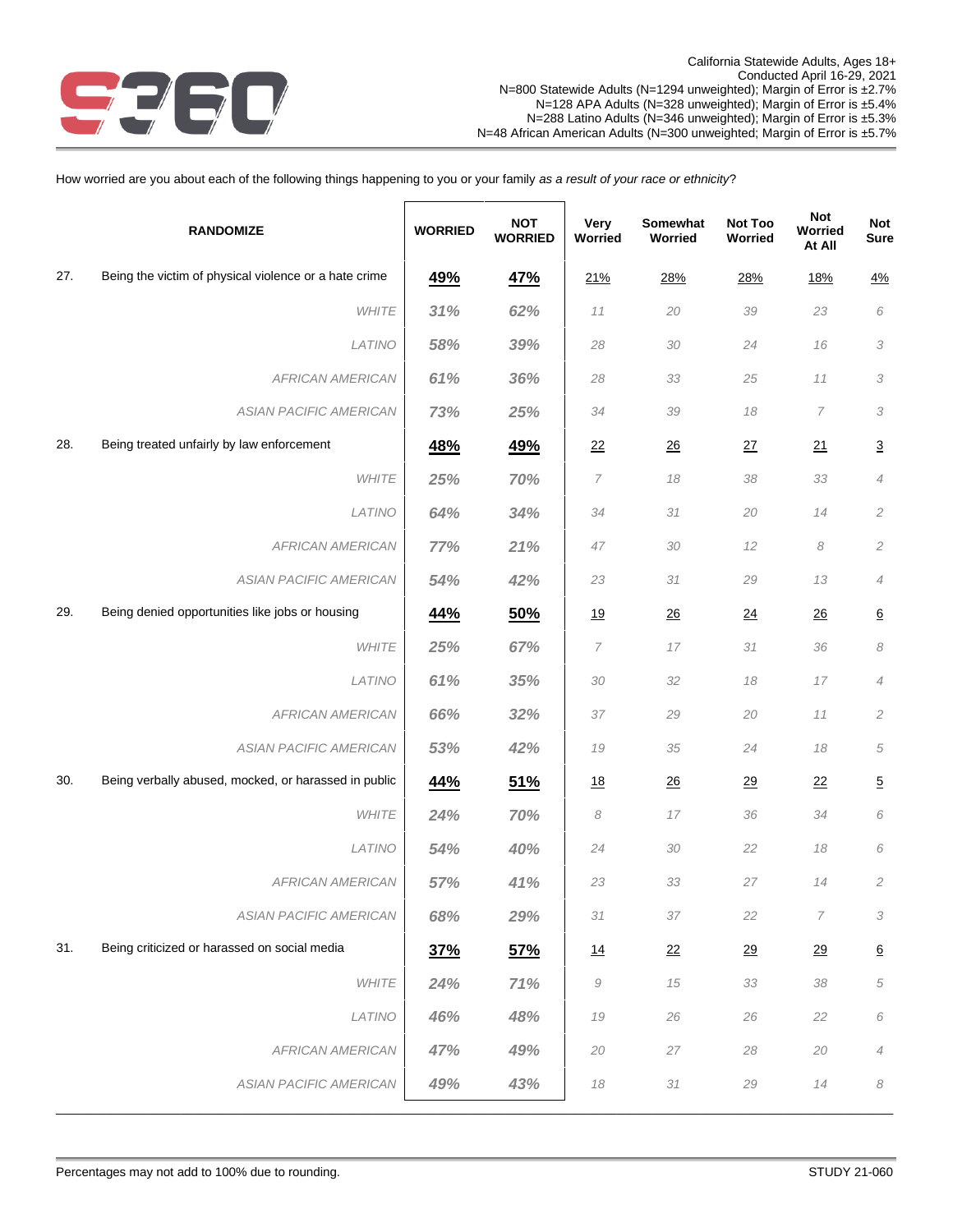

32. And using the same scale, how worried are you about children of your race or ethnicity being bullied or harassed at school as a result of their race or ethnicity?

|    | 28%<br>65% | <i>LATINO</i><br>66%<br>28% | AF AM<br>70%<br>27% | APA<br>72%<br>24% |
|----|------------|-----------------------------|---------------------|-------------------|
|    | 9%         | 33%                         | 41%                 | 33%               |
|    | 19         | 33                          | 28                  | 39                |
|    | 36         | 18                          | 18                  | 16                |
| -- | 29         | 10                          | 9                   |                   |
|    |            | 6                           |                     | 5                 |

How much do you agree or disagree with the following statement? Remember, your answers are confidential so please feel free to be candid.

|     |                                                                                                      | <b>AGREE</b> | <b>DISAGREE</b> | <b>Strongly</b><br>Agree | Somewhat<br>Agree | <b>Somewhat</b><br><b>Disagree</b> | <b>Strongly</b><br><b>Disagree</b> | Not<br><b>Sure</b> |
|-----|------------------------------------------------------------------------------------------------------|--------------|-----------------|--------------------------|-------------------|------------------------------------|------------------------------------|--------------------|
| 33. | My mental health is suffering because people look<br>down on me as a result of my race or ethnicity. | 24%          | <u>70%</u>      | Z                        | <u>17</u>         | $\overline{20}$                    | 50                                 | $6\overline{6}$    |
|     | <b>WHITE</b>                                                                                         | 20%          | 76%             | 6                        | 14                | 16                                 | 60                                 | $\overline{4}$     |
|     | <b>LATINO</b>                                                                                        | 26%          | 68%             | 8                        | 18                | 23                                 | 45                                 |                    |
|     | <b>AFRICAN AMERICAN</b>                                                                              | 33%          | 62%             | 12                       | 22                | 18                                 | 44                                 | 5                  |
|     | <b>ASIAN PACIFIC AMERICAN</b>                                                                        | 29%          | 62%             | 7                        | 22                | 27                                 | 35                                 | 9                  |
|     |                                                                                                      |              |                 |                          |                   |                                    |                                    |                    |

How much do you agree or disagree with the following statement? Remember, your answers are confidential so please feel free to be candid.

|     |                                                        |              |                 | <b>AGREE</b> | <b>DISAGREE</b> | <b>Strongly</b><br>Agree | Smwt<br>Agree | Smwt<br><b>Disagree</b> | <b>Stngly</b><br><b>Disag</b> | <b>Not</b><br><b>Sure</b> |
|-----|--------------------------------------------------------|--------------|-----------------|--------------|-----------------|--------------------------|---------------|-------------------------|-------------------------------|---------------------------|
| 34. | Our country has over-<br>corrected and gone too far in | <b>Total</b> | Apr 2021        | 44%          | <u>47%</u>      | 16%                      | 28%           | <u>19%</u>              | 28%                           | 9%                        |
|     | its attempts to give everyone                          |              | <b>Feb 2020</b> | 42%          | 48%             | 17                       | 25            | 23                      | 25                            | 10                        |
|     | equal rights.                                          | White        | Apr 2021        | 54%          | <u>40%</u>      | 23                       | 31            | <u>13</u>               | 26                            | $\underline{6}$           |
|     |                                                        |              | Feb 2020        | 50%          | 43%             | 24                       | 27            | 19                      | 24                            | 7                         |
|     |                                                        | Latino       | Apr 2021        | 37%          | 52%             | <u>12</u>                | 25            | 24                      | 28                            | <u>11</u>                 |
|     |                                                        |              | Feb 2020        | 38%          | 50%             | 11                       | 27            | 26                      | 23                            | 12                        |
|     |                                                        | Af Am        | Apr 2021        | 26%          | 67%             | 12                       | 14            | <u>18</u>               | <u>49</u>                     | Z                         |
|     |                                                        |              | Feb 2020        | 33%          | 60%             | 10                       | 23            | 17                      | 44                            | 7                         |
|     |                                                        | <b>APA</b>   | Apr 2021        | 38%          | <b>48%</b>      | 13                       | 26            | 23                      | 25                            | 14                        |
|     |                                                        |              | Feb 2020        | 40%          | 47%             | 15                       | 25            | 22                      | 25                            | 13                        |
|     |                                                        |              |                 |              |                 |                          |               |                         |                               |                           |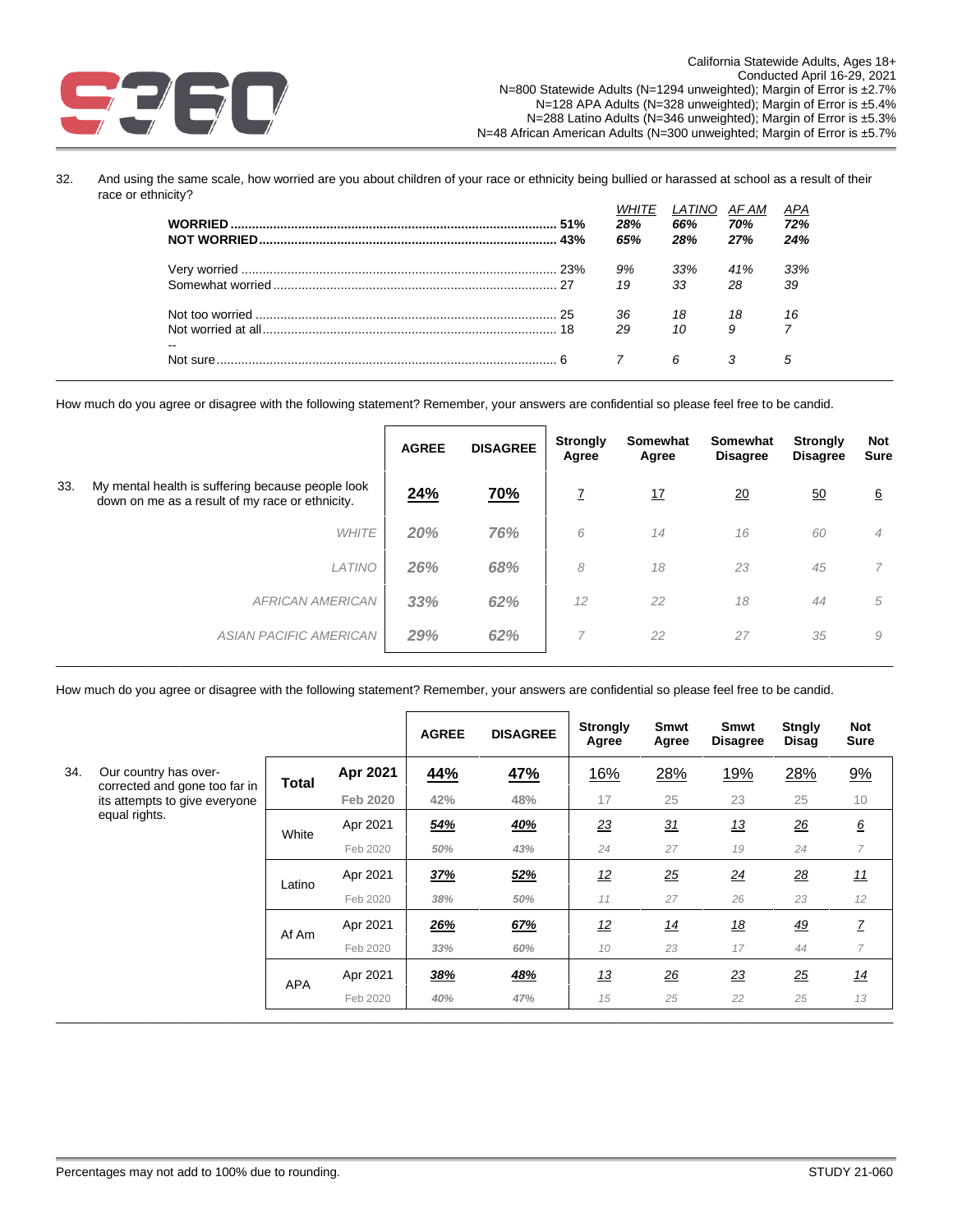

How much do you agree or disagree with the following statement? Remember, your answers are confidential so please feel free to be candid.

|     |                                                               |            |          | <b>AGREE</b> | <b>DISAGREE</b> | <b>Strongly</b><br>Agree | Smwt<br>Agree | Smwt<br><b>Disagree</b> | <b>Stngly</b><br>Disag    | <b>Not</b><br><b>Sure</b> |
|-----|---------------------------------------------------------------|------------|----------|--------------|-----------------|--------------------------|---------------|-------------------------|---------------------------|---------------------------|
| 35. | The United States offers                                      | Total      | Apr 2021 | 65%          | 27%             | 25%                      | 40%           | 18%                     | 8%                        | 8%                        |
|     | people of my racial or ethnic<br>group the opportunity to get |            | Feb 2020 | 65%          | 29%             | 24                       | 41            | 22                      | 7                         | 6                         |
|     | ahead.                                                        | White      | Apr 2021 | <u>74%</u>   | 20%             | $\frac{35}{5}$           | 39            | <u>12</u>               | $\pmb{8}$                 | $\underline{6}$           |
|     |                                                               |            | Feb 2020 | 74%          | 21%             | 35                       | 29            | 17                      | 3                         | 5                         |
|     |                                                               | Latino     | Apr 2021 | 61%          | 31%             | <u>20</u>                | 40            | $\overline{24}$         | $\ensuremath{\mathsf{Z}}$ | $\pmb{8}$                 |
|     |                                                               |            | Feb 2020 | 60%          | 35%             | 21                       | 39            | 26                      | 10                        | 5                         |
|     |                                                               | Af Am      | Apr 2021 | 39%          | <u>55%</u>      | <u>11</u>                | <u>29</u>     | 31                      | 24                        | $\underline{6}$           |
|     |                                                               |            | Feb 2020 | 48%          | 48%             | 8                        | 41            | 28                      | 20                        | $\overline{4}$            |
|     |                                                               | <b>APA</b> | Apr 2021 | 62%          | 28%             | <u> 14</u>               | <u>48</u>     | <u>19</u>               | $\pmb{8}$                 | <u>10</u>                 |
|     |                                                               |            | Feb 2020 | 60%          | 29%             | 11                       | 49            | 22                      | $\overline{7}$            | 11                        |
|     |                                                               |            |          |              |                 |                          |               |                         |                           |                           |

How much do you agree or disagree with the following statement? Remember, your answers are confidential so please feel free to be candid.

| 36. | l intend to go out of my way to shop at minority-<br>owned businesses because they have been | <b>AGREE</b> | <b>DISAGREE</b> | <b>Strongly</b><br>Agree | Somewhat<br>Agree | Somewhat<br><b>Disagree</b> | <b>Strongly</b><br><b>Disagree</b> | <b>Not</b><br><b>Sure</b> |
|-----|----------------------------------------------------------------------------------------------|--------------|-----------------|--------------------------|-------------------|-----------------------------|------------------------------------|---------------------------|
|     | impacted more by the pandemic.                                                               | 50%          | 38%             | 16%                      | 33%               | 23%                         | 14%                                | <u>13%</u>                |
|     | <b>WHITE</b>                                                                                 | 36%          | 51%             | 9                        | 27                | 30                          | 21                                 | 13                        |
|     | <b>LATINO</b>                                                                                | 60%          | 28%             | 24                       | 35                | 18                          | 10                                 | 12                        |
|     | <b>AFRICAN AMERICAN</b>                                                                      | 60%          | 26%             | 25                       | 36                | 15                          | 11                                 | 13                        |
|     | ASIAN PACIFIC AMERICAN                                                                       | 51%          | 36%             | 13                       | 38                | 25                          | 11                                 | 13                        |
|     |                                                                                              |              |                 |                          |                   |                             |                                    |                           |

#### 37. Do you think incidents involving the use of force by law enforcement against African Americans and communities of color are generally **(ROTATE)** <signs of systemic racism in law enforcement> or <isolated incidents>? **----------------------APRIL 2021----------------------**

| <i>WHITE</i> | LATINO     | AF AM          |                                                                                                                                                 |
|--------------|------------|----------------|-------------------------------------------------------------------------------------------------------------------------------------------------|
| 40%<br>46    | 58%<br>26  | 80%<br>12      | APA<br>60%<br>26                                                                                                                                |
| 13           | 15         | 9              | 14                                                                                                                                              |
|              |            |                |                                                                                                                                                 |
| <i>WHITE</i> | LATINO     | AF AM          | APA                                                                                                                                             |
| 49           | 38.        | 17             | 33                                                                                                                                              |
| 11           | 11         | $\overline{4}$ | 17                                                                                                                                              |
|              |            |                |                                                                                                                                                 |
| <i>WHITE</i> | LATINO     | AF AM          | <b>APA</b><br>54%                                                                                                                               |
| 40           | 29         | 14             | 31                                                                                                                                              |
| 10           | 6          | 6              | 16                                                                                                                                              |
|              | 39%<br>50% | 51%<br>65%     | ----------------------NOVEMBER 2020-----------------------<br>79% 50%<br>---------------------------JULY 2020---------------------------<br>80% |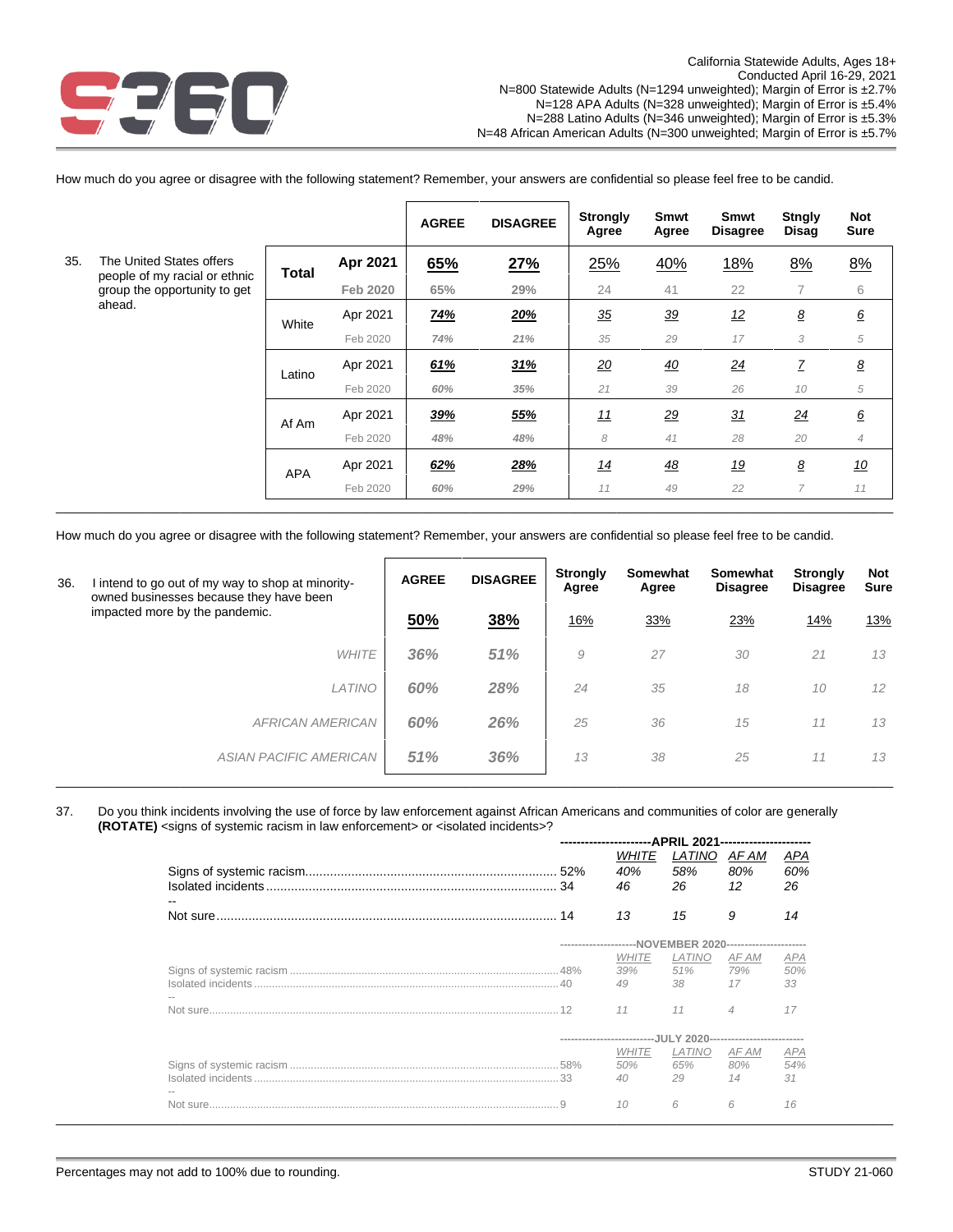

Which of the following comes closest to your opinion, even if neither is exactly your opinion? **(ROTATE)**

|     |                                                                                                                                             |                         |                       |           | <b>APRIL 2021</b> |     |     |                       |                  |
|-----|---------------------------------------------------------------------------------------------------------------------------------------------|-------------------------|-----------------------|-----------|-------------------|-----|-----|-----------------------|------------------|
|     |                                                                                                                                             | <b>TOTAL</b><br>$(1-3)$ | Much<br>closer<br>(1) | (2)       | (3)               | (4) | (5) | Much<br>closer<br>(6) | TOTAL<br>$(4-6)$ |
| 38. | In the future, people who share<br>my background, values, and<br>culture will become more<br>common and <i>more</i> accepted in<br>America. | 56%                     | 11                    | <u>16</u> | 29                | 25  | 11  | 8                     | 44%              |
|     | <b>WHITE</b>                                                                                                                                | 45%                     | 10                    | 12        | 23                | 31  | 14  | 11                    | 55%              |
|     | LATINO                                                                                                                                      | 62%                     | 12                    | 20        | 30                | 22  | 11  | 6                     | 38%              |
|     | <b>AFRICAN AMERICAN</b>                                                                                                                     | 57%                     | 16                    | 18        | 23                | 19  | 12  | 12                    | 43%              |
|     | <b>ASIAN PACIFIC AMERICAN</b>                                                                                                               | 64%                     | 9                     | 16        | 40                | 21  | 8   | 7                     | 36%              |

In the future, people who share my background, values, and culture will become *less* common and *less* accepted in America.

|                                                                                                                                                 |                         |                       |     | -FEBRUARY |     |     |                       |                         |                         |
|-------------------------------------------------------------------------------------------------------------------------------------------------|-------------------------|-----------------------|-----|-----------|-----|-----|-----------------------|-------------------------|-------------------------|
|                                                                                                                                                 | <b>TOTAL</b><br>$(1-3)$ | Much<br>closer<br>(1) | (2) | (3)       | (4) | (5) | Much<br>closer<br>(6) | <b>TOTAL</b><br>$(4-6)$ |                         |
| In the future, people who share my<br>background, values, and culture will<br>become <i>more</i> common and <i>more</i><br>accepted in America. | 62%                     | 15                    | 17  | 30        | 19  | 11  | 8                     | 38%                     | ln 1<br>my<br>cul<br>an |
| <b>WHITE</b>                                                                                                                                    | 50%                     | 10                    | 10  | 30        | 26  | 11  | 12                    | 50%                     |                         |
| LATINO                                                                                                                                          | 69%                     | 22                    | 20  | 28        | 12  | 13  | 6                     | 31%                     |                         |
| <b>AFRICAN AMERICAN</b>                                                                                                                         | 64%                     | 17                    | 20  | 27        | 15  | 10  | 11                    | 36%                     |                         |
| ASIAN PACIFIC AMERICAN                                                                                                                          | 71%                     | 11                    | 28  | 32        | 17  | 6   | 6                     | 29%                     |                         |
|                                                                                                                                                 |                         |                       |     |           |     |     |                       |                         |                         |

the future, people who share background, values, and lture will become *less* common d *less* accepted in America.

*WHITE LATINO AF AM APA*

# \_\_\_\_\_\_\_\_\_\_\_\_\_\_\_\_\_\_\_\_\_\_\_\_\_\_\_\_\_\_\_\_\_\_\_\_\_\_\_\_\_\_\_\_\_\_\_\_\_\_\_\_\_\_\_\_\_\_\_\_\_\_\_\_\_\_\_\_\_\_\_\_\_\_\_\_\_\_\_\_\_\_\_\_\_\_\_\_\_\_\_\_\_\_\_\_\_\_\_\_\_\_\_\_\_\_\_\_\_\_\_\_\_\_\_\_\_\_\_\_\_ **IMMIGRATION AND BORDER**

39. Now, here is a final subject. You are almost done with the survey.

How closely do you follow issues in the news related to immigration policy?

|       | WHILE<br>67%<br>32%                | LAIINU AFAM<br>72%<br>27% | 58%<br>40% | APA<br>60%<br>38% |
|-------|------------------------------------|---------------------------|------------|-------------------|
|       | 17%<br>50                          | 27%<br>44                 | 18%<br>39  | 15%<br>45         |
| $- -$ | 26<br>$\sim$ 22<br>$6\overline{6}$ | 5                         | -31<br>9   | -30<br>8          |
|       |                                    |                           |            |                   |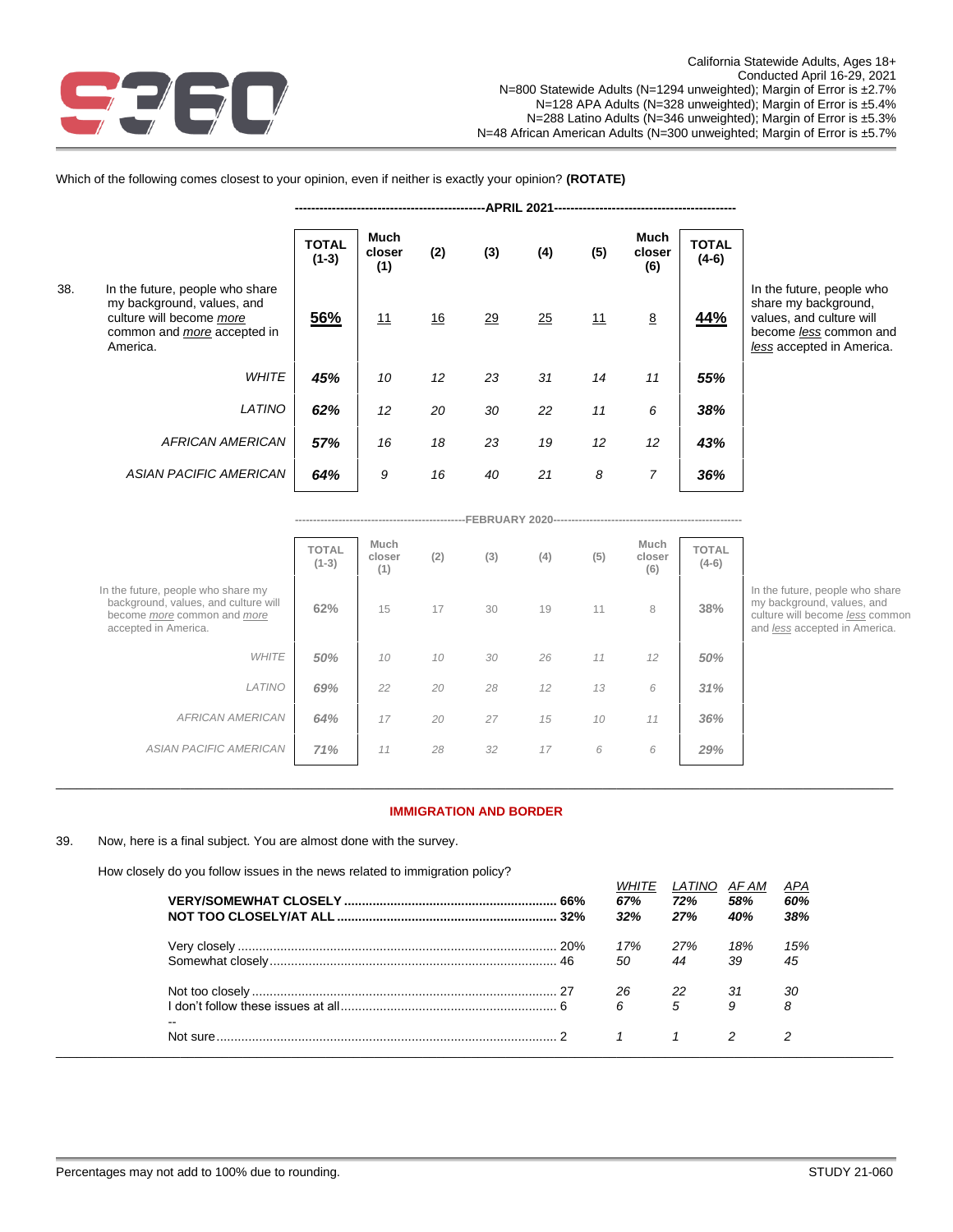

40. Do you think immigration from other countries mostly has a positive or negative impact on the United States as a whole?

| 26<br>32<br>31<br>19      |  | 41% | 38% | .ATINO<br>42% | AF AM<br>43% | APA<br>42% |
|---------------------------|--|-----|-----|---------------|--------------|------------|
|                           |  |     |     |               |              |            |
| Neither.<br>23<br>15      |  |     |     |               |              |            |
|                           |  |     |     |               |              |            |
| $\sim$ $\sim$<br>Not sure |  |     |     |               |              |            |
|                           |  |     |     |               |              |            |

41. And do you think undocumented immigrants mostly have a positive or negative impact on the economy in California?

|           |     | .ATINO |     | APA |
|-----------|-----|--------|-----|-----|
|           | 28% | 55%    | 35% | 36% |
|           | 46  | 25     | 36  | 31  |
| Neither   |     |        |     | 18  |
| $- -$     |     |        |     |     |
| Not sure. |     |        |     |     |
|           |     |        |     |     |

42. Which of the following statements comes closest to your own view about what to do about undocumented immigrants currently living in the United States?

| They should be allowed to stay and work | <i>WHITE</i> | LATINO AFAM |     | APA |
|-----------------------------------------|--------------|-------------|-----|-----|
|                                         | 48%          | 68%         | 61% | 51% |
| They should be allowed to stay and work | 9            | 13          | 10  | 17  |
| $\overline{\phantom{a}}$                | 30           | 10          |     |     |
|                                         | 12           | 9           |     | 15  |

43. Do you believe undocumented immigrants should be eligible to receive stimulus payments as part of the COVID relief package passed by Congress?

|    | 45% | 29%<br>58% | LATINO<br>59%<br>28% | AF AM<br>48%<br>39% | APA<br>37%<br>49% |
|----|-----|------------|----------------------|---------------------|-------------------|
|    |     | 14%<br>15  | 36%<br>23            | 23%<br>24           | 15%<br>22         |
| -- |     | 17<br>41   | 16                   | 14<br>25            | 22<br>27          |
|    |     | 13         | 13                   | 13                  | 14                |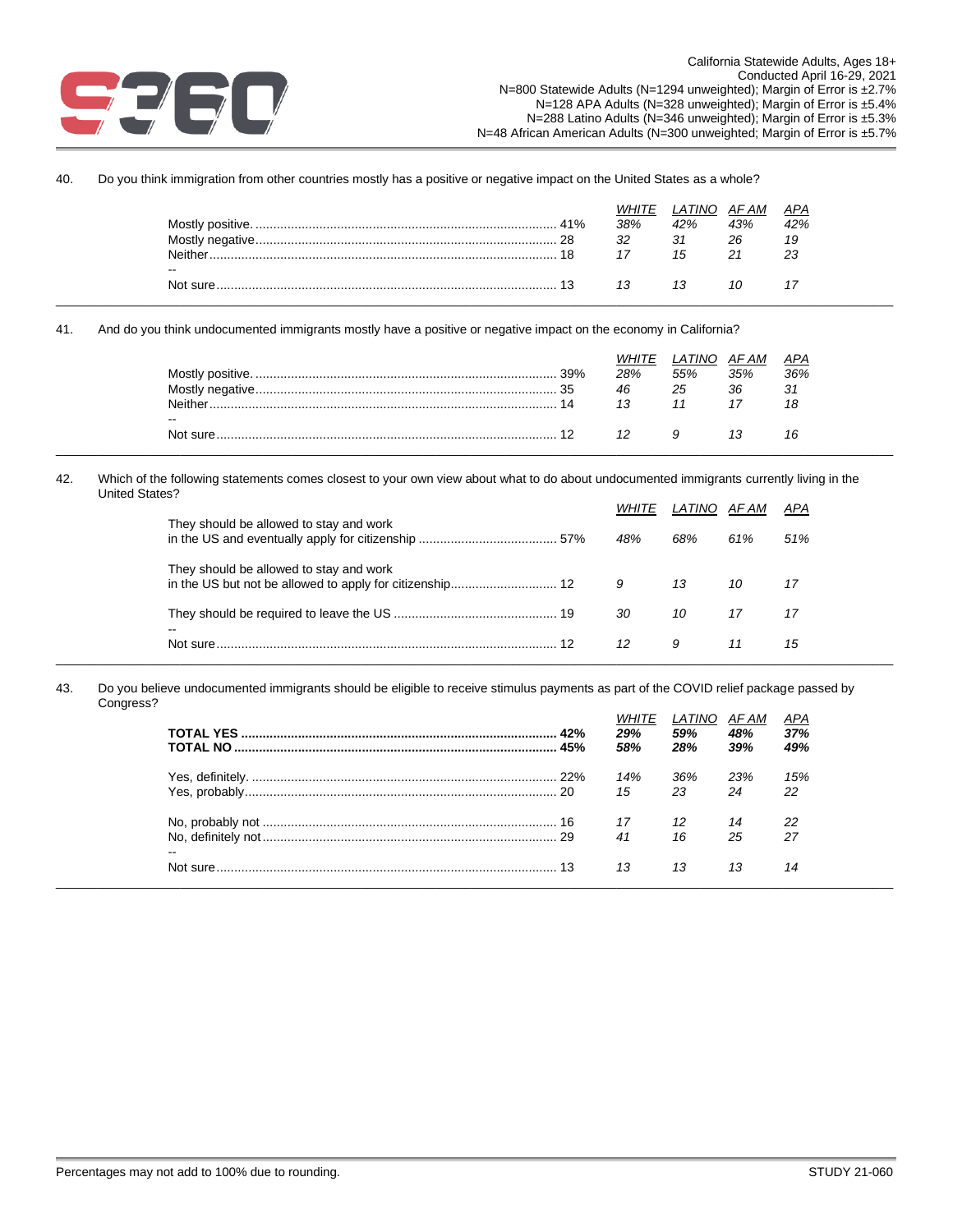

### 44. Next, you will read two statements from different perspectives. **(ROTATE STATEMENTS)**

(First/second) statement: Undocumented immigrants, who make up nearly 1 in 5 essential workers nationally, contribute over 3 billion dollars to the U.S. economy annually. They have been disproportionately affected by the pandemic and often lack access to healthcare. Their immigration status shouldn't limit their access to equitable treatment: they should be supported during the pandemic too.

(First/second) statement: With our government trillions of dollars in debt, we should use stimulus funds for American citizens, not undocumented immigrants. These are taxpayer dollars, and they should be going back to taxpayers and businesses who have been hurt by the pandemic. We simply don't have resources to spare for undocumented workers who already benefit from American schools and healthcare.

Having read more information, do you believe undocumented immigrants should be eligible to receive stimulus payments as part of the COVID relief package passed by Congress? *WHITE LATINO AF AM APA*

|    | .50% | WHILE<br>38%<br>48% | LAIINO AFAM<br>67%<br>24% | 51%<br>32% | APA<br>44%<br>42% |
|----|------|---------------------|---------------------------|------------|-------------------|
|    |      | 16%<br>22           | 41%<br>26                 | 27%<br>24  | 18%<br>26         |
| -- |      | 14<br>34            | 13                        | 15<br>17   | 25<br>17          |
|    |      | 14                  | 9                         | 16         | 14                |

45. As you may know, the number of immigrants – and especially immigrant children – crossing the U.S.-Mexico border has increased in recent weeks.

Do you find the increase in the number of immigrants seeking asylum in the United States to be very problematic, somewhat problematic, not too problematic, or not problematic at all?

|                            | <i>WHITE</i><br>77%<br>16% | LATINO<br>63%<br>28% | AF AM<br>62%<br>27% | <u>APA</u><br>70%<br>20% |
|----------------------------|----------------------------|----------------------|---------------------|--------------------------|
|                            | 42%                        | 28%                  | 27%                 | 25%                      |
|                            | 35                         | 34                   | 35                  | 45                       |
|                            |                            | 18 15                | $\overline{12}$     |                          |
|                            | 5                          | 10                   | $12 \overline{7}$   |                          |
| $\overline{\phantom{a}}$ 8 |                            | 10                   | 11                  |                          |

46. On another topic, would you say the treatment of immigrants being detained at the border is very problematic, somewhat problematic, not too problematic, or not problematic at all?

\_\_\_\_\_\_\_\_\_\_\_\_\_\_\_\_\_\_\_\_\_\_\_\_\_\_\_\_\_\_\_\_\_\_\_\_\_\_\_\_\_\_\_\_\_\_\_\_\_\_\_\_\_\_\_\_\_\_\_\_\_\_\_\_\_\_\_\_\_\_\_\_\_\_\_\_\_\_\_\_\_\_\_\_\_\_\_\_\_\_\_\_\_\_\_\_\_\_\_\_\_\_\_\_\_\_\_\_\_\_\_\_\_\_\_\_\_\_\_\_\_

|       | 18% | 67%<br>23% | LATINO<br>79%<br>14% | AF AM<br>76%<br>13% | APA<br>73%<br>14% |
|-------|-----|------------|----------------------|---------------------|-------------------|
|       |     | 36%<br>30  | 42%<br>36            | 39%<br>38           | 34%<br>39         |
| $- -$ |     | 16<br>8    | 5                    | $\overline{4}$      | 3                 |
|       |     | 10         |                      | 10                  | 13                |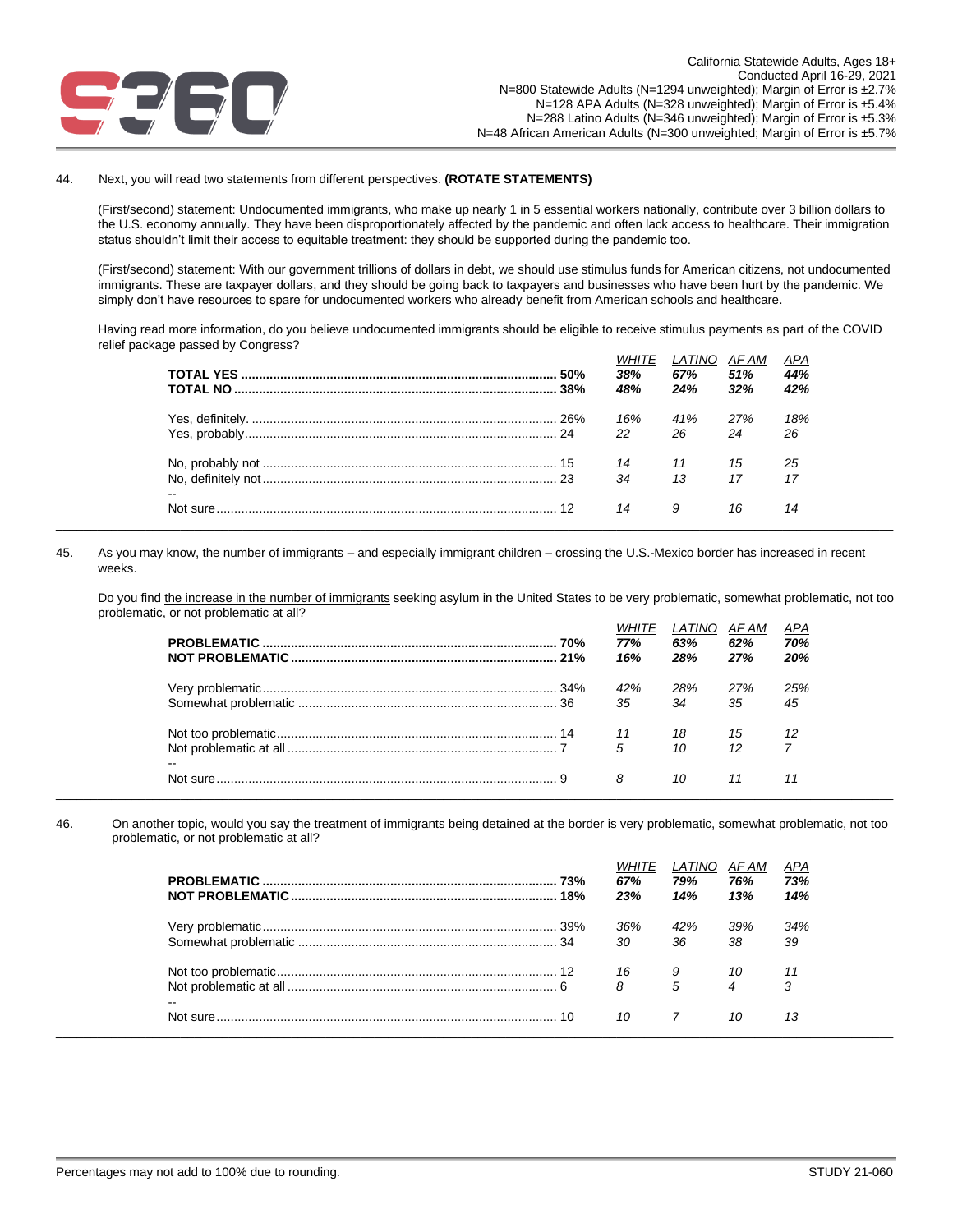

47. In general, would you say Joe Biden's approach to immigration and the border has **(ROTATE FIRST TWO)** <made things better> or <made things worse>, or has Biden's approach not made a difference?

|     |                                                                                 | <b>WHITE</b><br>31%<br>40% | LATINO<br>29%<br>30% | AF AM<br>37%<br>23% | APA<br>29%<br>34% |  |
|-----|---------------------------------------------------------------------------------|----------------------------|----------------------|---------------------|-------------------|--|
|     |                                                                                 | 9%<br>22                   | 6%<br>23             | 9%<br>29            | 7%<br>22          |  |
|     |                                                                                 | 10<br>31                   | 14<br>15             | 12<br>11            | 21<br>13          |  |
|     |                                                                                 | 14                         | 20                   | 15                  | 17                |  |
|     |                                                                                 | 15                         | 20                   | 25                  | 20                |  |
| 48. | Please indicate which of the following statements you agree with more. (ROTATE) |                            | <b>WHITE</b>         | LATINO              | AF AM             |  |
|     | Unaccompanied children who cross the border into the                            |                            |                      |                     |                   |  |

| Unaccompanied children who cross the border into the                                                                                                      | <i>WHITE</i> | LATINO AFAM |     | APA |
|-----------------------------------------------------------------------------------------------------------------------------------------------------------|--------------|-------------|-----|-----|
| United States in search of asylum should be allowed to stay<br>until they are given a hearing, even if that takes months or years.  44%                   | 37%          | 51%         | 59% | 41% |
| Unaccompanied children who cross the border into the United States in<br>search of asylum should be immediately sent back to their own country36<br>$- -$ | 42           | 30          | 23  | 35  |
|                                                                                                                                                           | 21           | 19          | 18  | 23  |

### **DEMOGRAPHICS**

These last few questions are for statistical purposes.<sup>1</sup>

49. In your home, do you only speak English, a mix of English and another language, or do you mostly speak a language other than English in your home?

\_\_\_\_\_\_\_\_\_\_\_\_\_\_\_\_\_\_\_\_\_\_\_\_\_\_\_\_\_\_\_\_\_\_\_\_\_\_\_\_\_\_\_\_\_\_\_\_\_\_\_\_\_\_\_\_\_\_\_\_\_\_\_\_\_\_\_\_\_\_\_\_\_\_\_\_\_\_\_\_\_\_\_\_\_\_\_\_\_\_\_\_\_\_\_\_\_\_\_\_\_\_\_\_\_\_\_\_\_\_\_\_\_\_\_\_\_\_\_\_\_

| -- |  |
|----|--|
|    |  |

### 50. In what year were you born?

| 18-34                | 31%              |
|----------------------|------------------|
| $35-40$              |                  |
| $50 - 64$            |                  |
| 65-                  |                  |
| $- -$                |                  |
| Prefer not to answer | <b>TFRMINATF</b> |

51. In order to ensure our questions are relevant to you, please select the county in which you live.

*<sup>1</sup> Q49-55 were asked at the beginning of the survey*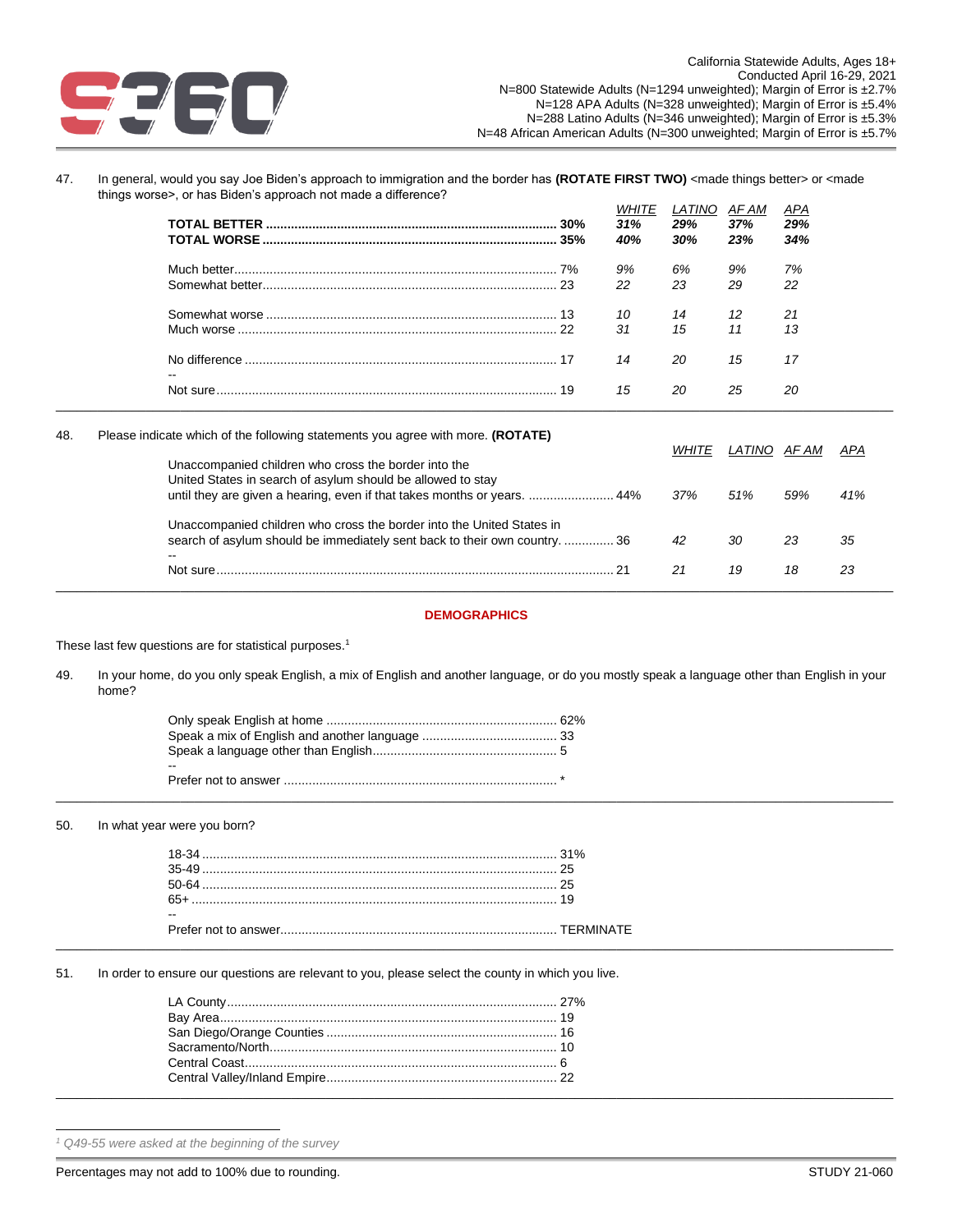

### 52. And please enter the 5-digit zip code in which you live.

### 53. Which of the following best describes your race?

### 54. How would you describe your gender?

| Male     | 49% |
|----------|-----|
| Female   | π,  |
|          |     |
| $2$ ther |     |
| $- -$    |     |
|          |     |
|          |     |

### 55. What is the highest level of education you have fully completed?

| -- |  |
|----|--|
|    |  |
|    |  |

56. Did you vote in the recent general election for President, Congress, ballot propositions, and other offices, did you not vote this year, or are you not eligible to vote?

\_\_\_\_\_\_\_\_\_\_\_\_\_\_\_\_\_\_\_\_\_\_\_\_\_\_\_\_\_\_\_\_\_\_\_\_\_\_\_\_\_\_\_\_\_\_\_\_\_\_\_\_\_\_\_\_\_\_\_\_\_\_\_\_\_\_\_\_\_\_\_\_\_\_\_\_\_\_\_\_\_\_\_\_\_\_\_\_\_\_\_\_\_\_\_\_\_\_\_\_\_\_\_\_\_\_\_\_\_\_\_\_\_\_\_\_\_\_\_\_\_

\_\_\_\_\_\_\_\_\_\_\_\_\_\_\_\_\_\_\_\_\_\_\_\_\_\_\_\_\_\_\_\_\_\_\_\_\_\_\_\_\_\_\_\_\_\_\_\_\_\_\_\_\_\_\_\_\_\_\_\_\_\_\_\_\_\_\_\_\_\_\_\_\_\_\_\_\_\_\_\_\_\_\_\_\_\_\_\_\_\_\_\_\_\_\_\_\_\_\_\_\_\_\_\_\_\_\_\_\_\_\_\_\_\_\_\_\_\_\_\_\_

|       | 68% |
|-------|-----|
|       |     |
|       |     |
| $- -$ |     |
|       |     |
|       |     |

57. **(IF VOTED)** And in the election for President, did you vote for **(ROTATE FIRST TWO)** <Democrat Joe Biden>, <Republican Donald Trump>, or someone else?

\_\_\_\_\_\_\_\_\_\_\_\_\_\_\_\_\_\_\_\_\_\_\_\_\_\_\_\_\_\_\_\_\_\_\_\_\_\_\_\_\_\_\_\_\_\_\_\_\_\_\_\_\_\_\_\_\_\_\_\_\_\_\_\_\_\_\_\_\_\_\_\_\_\_\_\_\_\_\_\_\_\_\_\_\_\_\_\_\_\_\_\_\_\_\_\_\_\_\_\_\_\_\_\_\_\_\_\_\_\_\_\_\_\_\_\_\_\_\_\_\_

**(IF DID NOT VOTE)** Even if you did not vote, which candidate did you prefer win the election: **(ROTATE FIRST TWO)** <Democrat Joe Biden>, <Republican Donald Trump>, or someone else?

| $-$ |  |
|-----|--|
|     |  |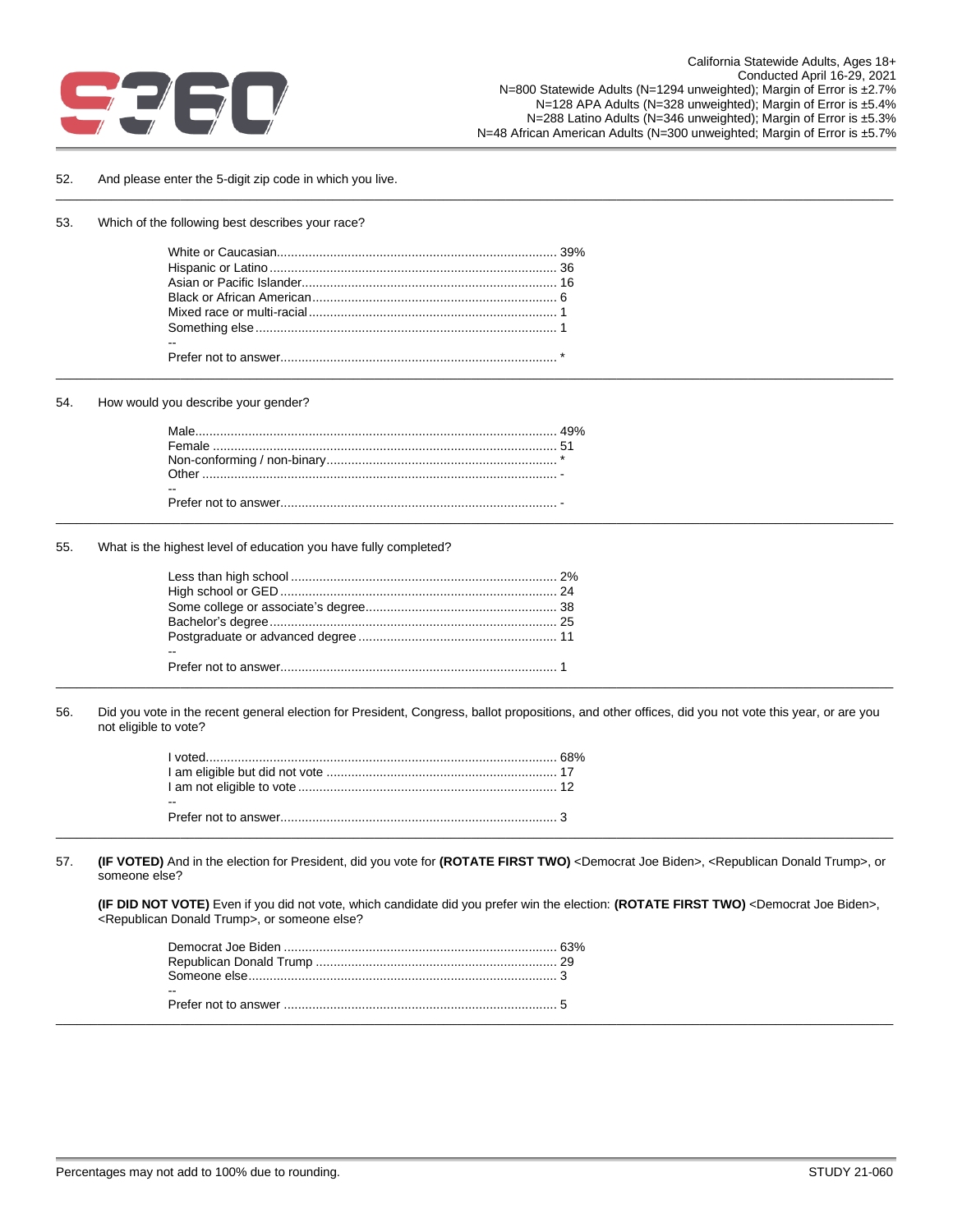

58. Regardless of how you might vote, in politics, as of today, which of the following best describes how you consider yourself?

Thinking in political terms, would you say that you are (ROTATE TOP TO BOTTOM, BOTTOM TO TOP) Conservative, Moderate, or Liberal? 59.

60. Which of the following best describes the community you live in?

61. Please indicate which of the following best describes your household income from all sources in 2020. Your best guess is fine.

62. Were you born in the United States, or in another country?

| $\sim$ |  |
|--------|--|
|        |  |